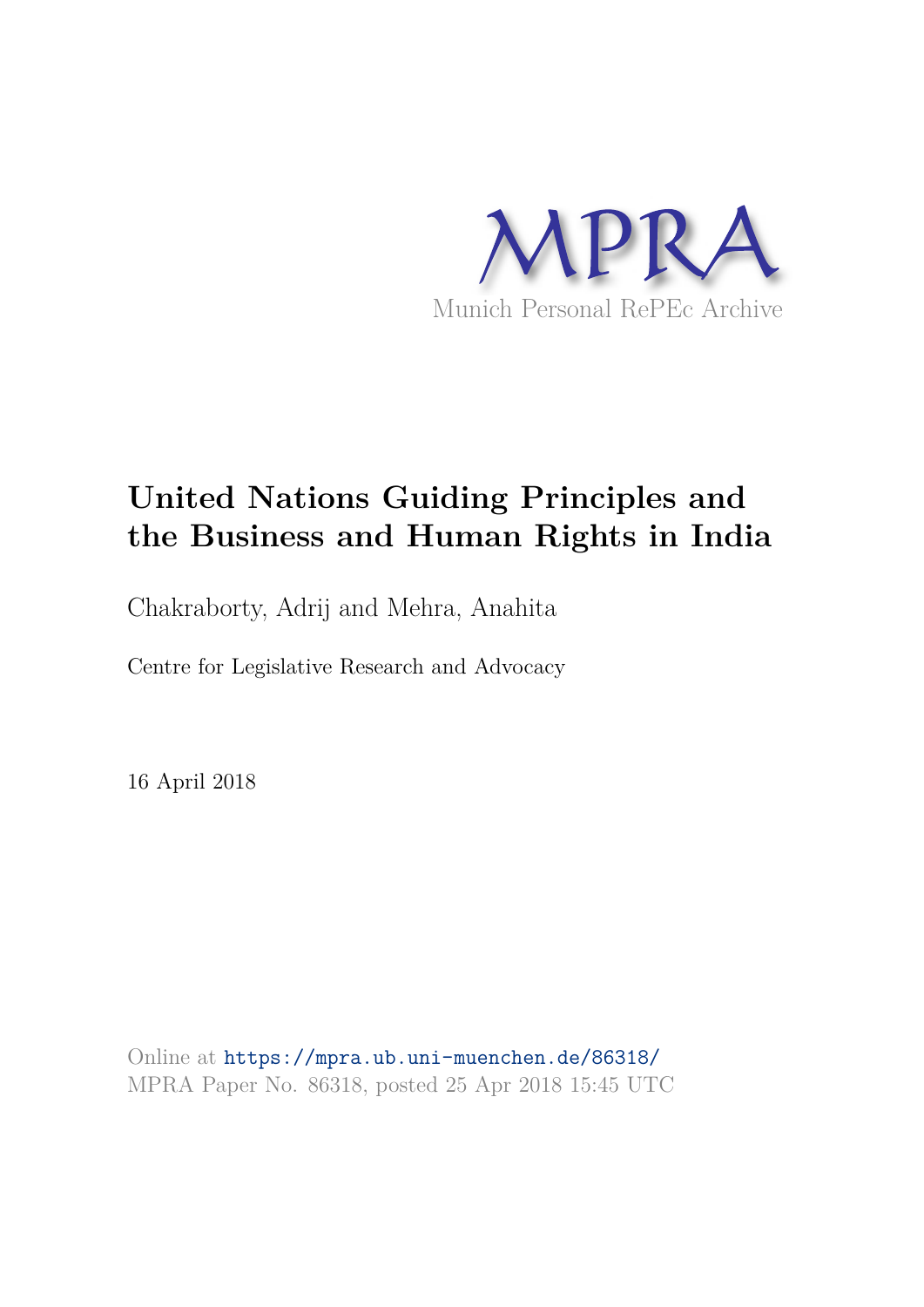# **United Nations Guiding Principles and the Business and Human Rights in India**

Adrij Chakraborty Anahita Mehra

 $16^{\text{th}}$  April 2018

# **Abstract**

The early 1990s opened up the Indian Economy for the world market to set up their businesses and corporations in India. While the advent of private corporations served to up the Indian Economy and turn it into one of the biggest business hubs for Asia, business enterprises also came in with an externality of private profit maximization. This article outlines how India deals with corporate rights to set up business enterprises, as well as the corporate responsibility to respect and abide by the regulations that prohibit them from abusing human rights in the interest of private welfare. The article champions the present Indian scenario where a company's failure to exercise due diligence creates a rebuttable conjecture of causation and liability towards those employed. An instrument dedicated to supervision of Business and Human Rights in India providing legal solutions to cure ambiguities and unchecked excesses in the current framework of international law is necessary. The narrative does not restrict its ambit to labour rights and includes land rights as a part of human rights in the agrarian context of India. It cites the lack of proper infrastructure to address such as issue and stresses on the importance of an imposing form legal instrument, founded on a softer outline of regulation such as the United Nations Guiding Principles on Business and Human Rights.

## **JEL Codes**

E2, J7, M2

# **Keyword**

Business and Human Rights, Land, Labour, United Nations Guiding Principles, Corporate Responsibility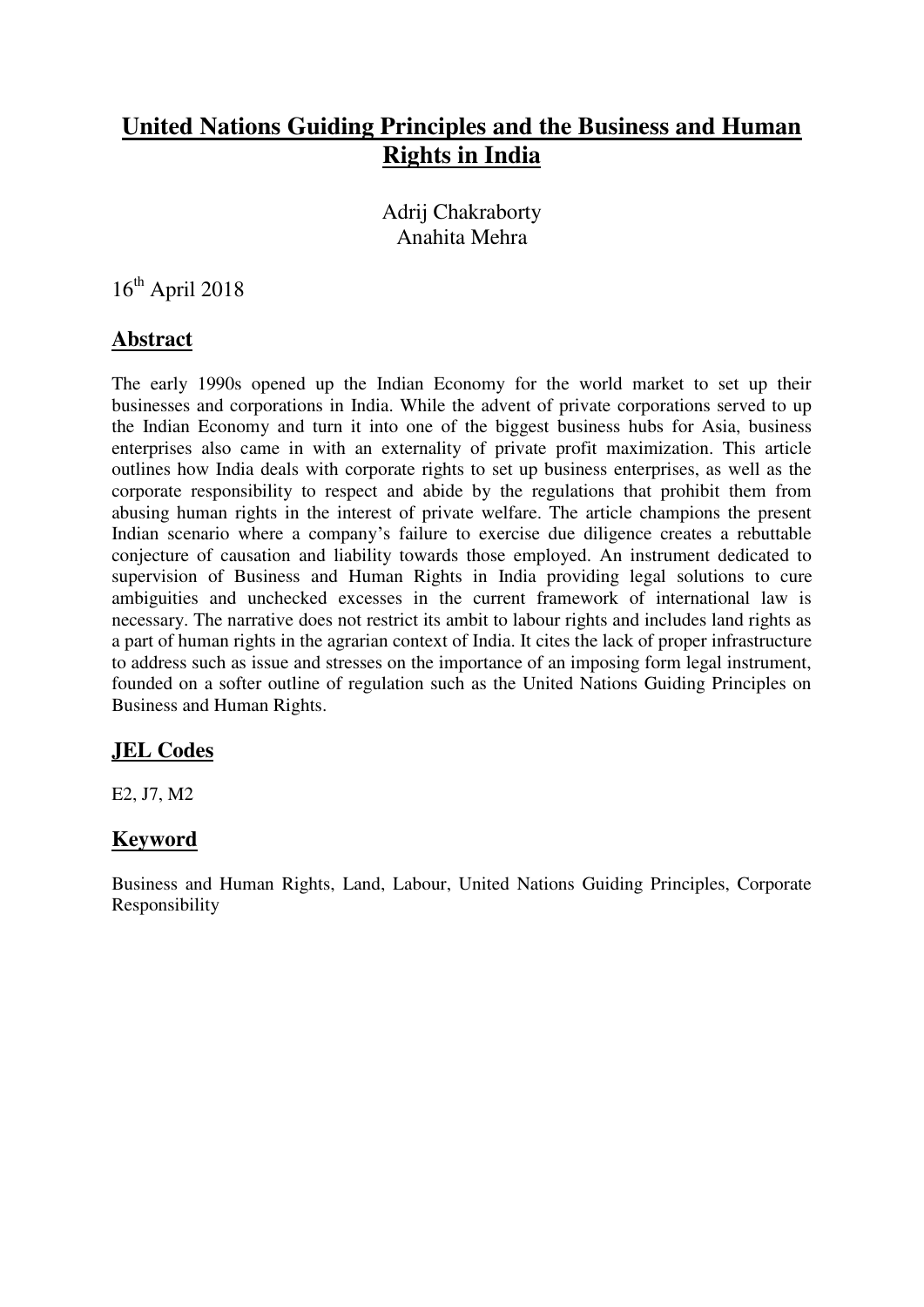# **Overview of Business and Human Rights (BHR) situation in India**

The Problem<sup>1</sup>:

Land for Business Rights

Land in India is a scarce resource, but a source of livelihood for over half its population. The average landholding of India (3 acres or less), is less than of US (450 acres), France (110 acres), or even Brazil (--) and Argentina (5 hectares). It is almost similar to that of China (2 hectares or less). Agriculture in India is the least productive, accounting for 15% of Indian GDP. But it employs almost half the total population. This might serve as a potent reason behind Indian poverty. Therefore, agriculture either needs to be more efficient or land made more productive by utilising it elsewhere. A large scale governmental effort to modernize agriculture combined with a massive drive to urbanize was the prescription for India's growth and development. But both the cases require land acquisition. The land acquisition law from 1984 dealt with fragmentation of land holdings to remove the problem of land-holdouts and disputed land-titles. Affecting almost 50 million people, more than 6% India's total land has been acquired since 1947. Landowners were ill paid, interests of farmers and peasants hurt. Very little rehabilitation was organized, and tribals were the most afflicted. The acquisition law needs to recognise the geographical and economic diversity and its specific local land cultures and histories.

#### Labour and Human Rights

-

Most workers in unorganized sector are poor. Their debts to labour contractors compel them to practice bonded labour. In the unorganized sector, the labourers are often unaware of their legal obligations. This denies them the benefit of the Minimum Wages Act, 1948. Like bonded labour, a prevalent labour pattern in India depends on children joining the workforce in industries. While prescriptions like Bonded Labour System (Abolition) Act, 1976 and Child Labour (Protection and Prevention) Act, 1986 are existent, it is imperative for the government to actively uphold them and ensure their implementations. Interstate migration of labour ensures more scope for employment. But the presence of violent fundamentalist socio-political parties has instrumented barrage of efficient migration to fulfil the supplydemand gap. Labour, therefore, should also be protected under the Inter-State Migrant Worker (Regulation of Employment and Condition of Services) Act, 1979. The National Human Rights Commission of India (NHRCI) oversees maintaining human and business rights. It recognizes and essentiality of the State's duty to protect, and to ensure access to remedies to the victimized. 86% of Indian workforce in 2006 was employed at the unorganized sector, another 6.2% informally employed. Nothing much has changed over the decade, where the sectoral weight still stands at averagely around 83%. Employers claim that they cannot afford commitments to corporate social responsibility adopted by trade and industry associations. Corporate responsibility therefore covers a mere 10% of the (formal sector) workforce.

<sup>&</sup>lt;sup>1</sup> Human Rights in India, Status Report 2012, 2013, 2015 (Prepared for India's Universal Periodic Reviews at the UN), Working Group on Human Rights in India and the UN [2012: http://wghr.org/wpcontent/uploads/2013/07/Human-Rights-in-India-Status-Report-2012.pdf]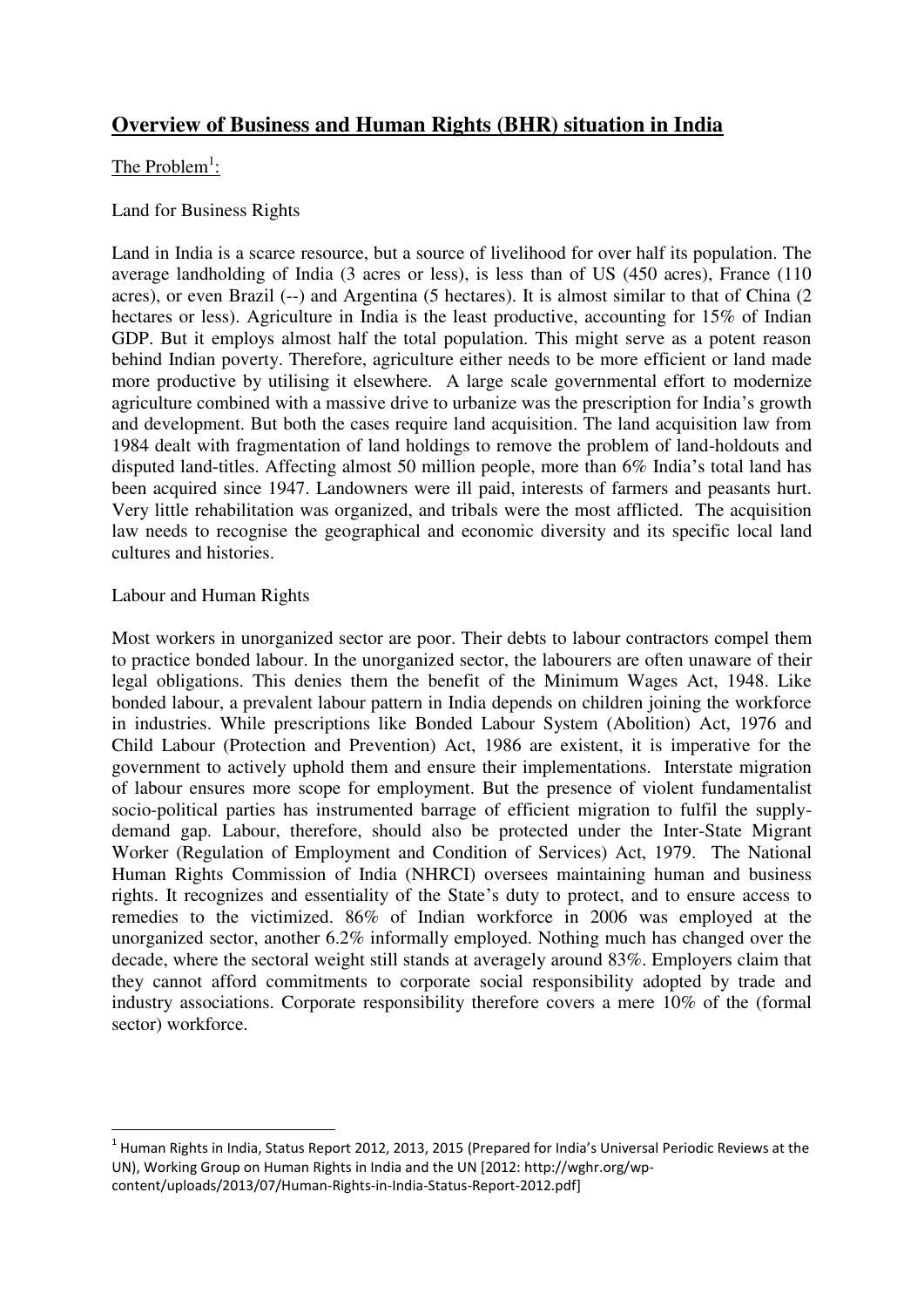# **BHR and the United Nations Guiding Principles**

#### Overview of the UNGPs

Corporate responsibility governs the idea of businesses and human rights coexisting in harmony. Impacts of businesses can have both positive and negative implications on the society. While growth, development, employment and infrastructure are few of the positive externalities of a booming corporate presence, negative externalities often tend to outweigh their positive impacts by marring human rights and interfering in the primary duty of the government to protect its citizens. The United Nations endorsed the 'Protect, Respect and Remedy Framework', developed between 2005 and 2011 under the mandate of John Ruggie. He was the then-Special Representative of the UN Secretary-General for business and human rights. The Guiding Principles were built on extensive research and nearly 50 international consultations around the globe. Following the endorsement, the UN Working Group on BHR, comprising five independent experts, was assigned to guide the implementation of the UNGPs. The framework recognizes unequivocally the duty of the State to uphold international human rights law to protect everyone within their territory and under their jurisdiction over violations committed by corporate enterprises. The corporate responsibility of businesses to not infringe human rights wherever and whenever they operate. The framework demands awareness on the end of corporate houses on their potential and actual impacts. The corporate social responsibility must be independent of the State's duty to protect human rights. States here must have effective legal instruments and regulations in place to prevent and address business-oriented human rights transgressions. This means there should be an easy access to remedial issues by individuals and communities. Implementing the corporate responsibility is temporal in nature. The nature of human rights infringement risk changes with operations, time, contexts, and business relationships. Implementation is therefore a dynamic process. Better corporate reporting can only be born out of the expectation from the companies to know and show how they are progressing in their human rights performance.

There are three pillars in the Guiding Principles: protect, respect and remedy. Each pillar tackles a concrete individual steps to be taken on aspects of government and corporate duty to not infringe human rights (where there is a strong need to involve land rights, for the benefit of agricultural labour force).

#### State's Duty to Protect

A fundamental principle of the United Nations' Guiding Principles discusses the States' duty to protect against human rights violations within its territory or jurisdiction. In line with the established international human rights legal obligations a State has to (i) respect, (ii) protect, and (iii) fulfill human rights abuse against its entities by third party organizations (including business enterprises). It is not the responsibility of the State when a human rights abuser violates the mandate (often private actors). But may be in breach of their international human rights legal obligations, it is their duty to oversee the matter in defense of the afflicted. A State's responsibility to protect is subservient to the business enterprise conforming to the regulations laid for the optimal functionality of businesses in the territory. In the case businesses fail to heed to the BHR framework for appropriate human rights acknowledgement, the State is moved to take necessary remedial steps. "States must protect against human rights abuse within their territory and/or jurisdiction by third parties, including business enterprises. This requires taking appropriate steps to prevent, investigate, punish and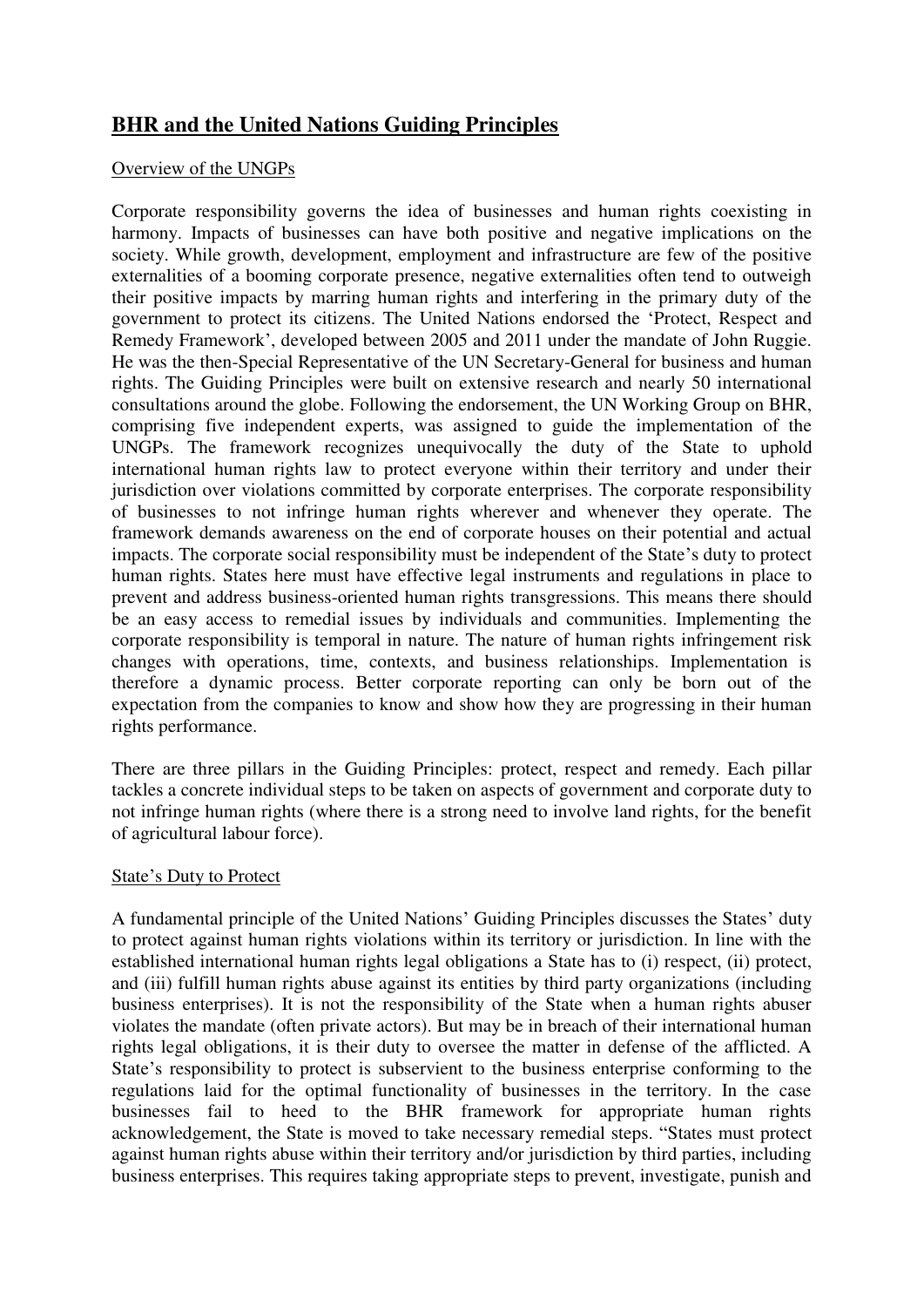redress such abuse through effective policies, legislation, regulations and adjudication." In additional cases where an abuse can be attributed to the State, or where the State has failed to take necessary remedial steps (prevent, investigate, punish and redress), the State is directly held liable for the human rights violations.

## Corporate Responsibility to Respect

In accordance with the Guiding Principles 11 "Business enterprises should respect human rights. This means that they should avoid infringing on the human rights of others and should address adverse human rights impact with which they are involved." Enterprises can and should have freedom to function on a daily basis as long as they protect an individual's human rights. The Principles underlines the basic corporate responsibility in the sphere of operation, as businesses affect labour in direct and indirect capacities. Businesses often voluntarily take additional commitments in the securing labour rights they employ or even employees that are linked with such corporations in any capacity. Failing to abide by the corporate responsibility might also prove detrimental for the State in the long term. Infringing on human rights might even prove to be detrimental for the State's functioning as a protector of the human rights in the event of corporate responsibility. For instance, right to fair trial (a State-run instrument for remedy) might be heavily deterred if the businesses obstruct evidence or interferes with witnesses. The Guiding Principles assign the State a tertiary role of delivering justice. The prime party to uphold the BHR remains the corporate businesses. Infringements can range from overt routines like racial profiling in extending its services, to subtle constructions like ignorance for inhuman treatment and lack of effort in improving the situation. The corporate responsibility to protect extends from physical infringements to enterprises operations. This can be manifested in cases of modern slavery and illegal land acquisitions for profit maximization.

## Access to Remedy

One of the most fundamental acknowledgments to BHR, this pillar remains also as the weakest of the triumvirate. According to Article 8 of the Universal Declaration of Human Rights everyone has the right to an effective remedy by the competent national tribunals for acts violating the fundamental rights granted him by the constitution or by law. Because the onus of corporate social responsibility to check business-related human rights violations lies primarily with the business enterprises, States must intervene only when the case does not hold. The duty of the State will be constantly challenged otherwise. The concept of remedies can be multifold, according to the numerous treaties signed at the United Nations, UN Guiding Principles and the European Convention on Human Rights. Remedies might not be restricted to

- (i) Structural Remedies
- (ii) Access to courts (Supreme and High Courts, Labour Courts<sup>2</sup>)
- (iii) Injunctions or guarantees of non-repetition.

The conventions agree that the remedial system can be in the form of apologies, restitution, financial or non-financial compensation and punitive sanctions. For the access to remedy,

1. The State must affirm its duty to protect, ensuring robust and appropriate instruments (NHRCI, AFP, etc.) that are readily available

-

<sup>&</sup>lt;sup>2</sup> Industrial Disputes Acts, 1947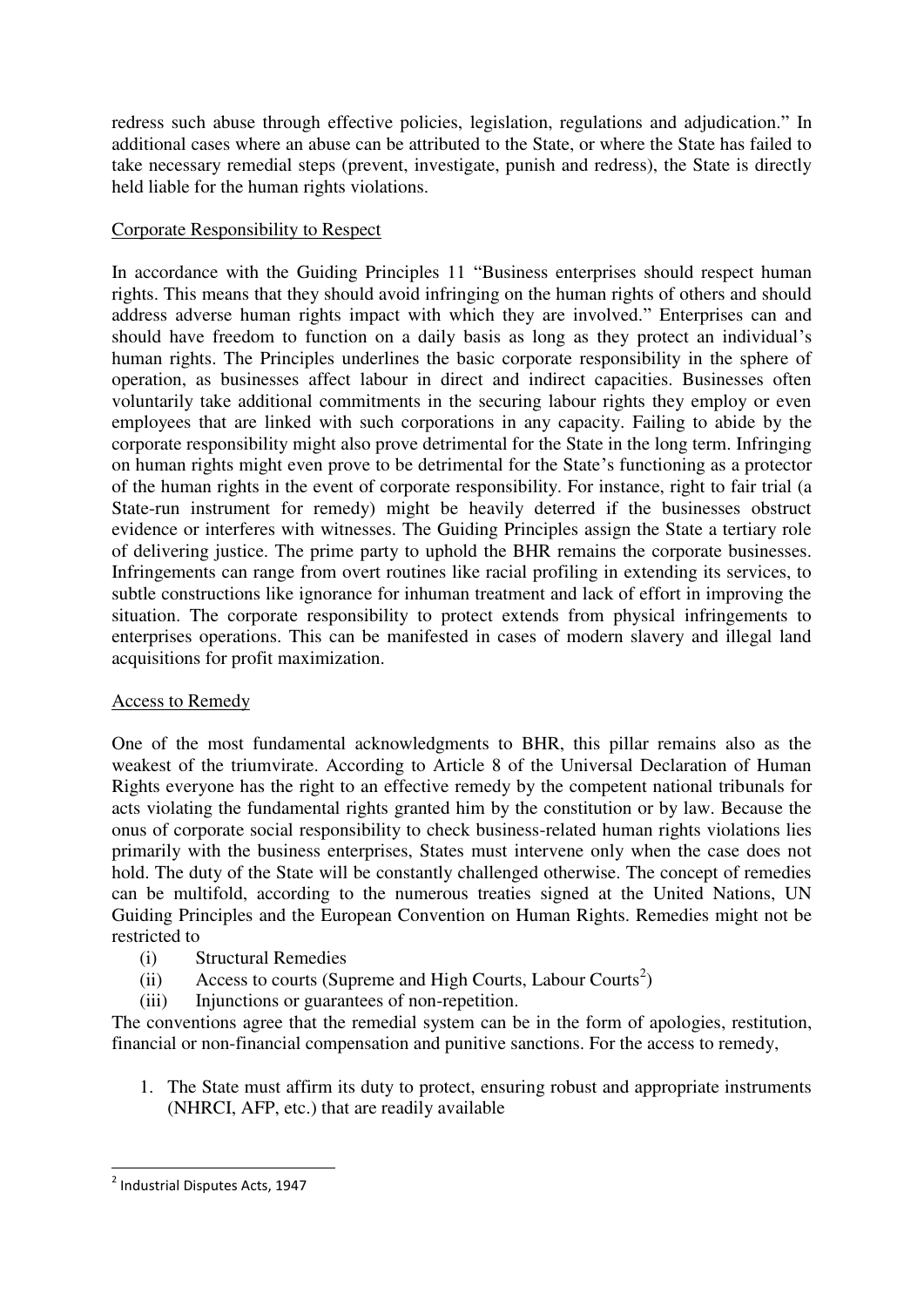- 2. The State should start taking steps to remove legal, practical or other barriers such as administrative fees or language barriers that may prevent victims from presenting their cases
- 3. Judicial (Principle 26 of the UNGP), non-judicial, administrative, legislative or any other means to check infringements (National Commissions for  $SCs$  and  $STs<sup>3</sup>$ , National Commissions for Women and Protection of Child Rights, National Green Tribunal, etc.) must be optimally used
- 4. Non-state mechanisms for contingency (FLA, ADR, etc.) must be taken into account
- 5. The duty of the corporate businesses must supersede the States' duty to protect, as the UNGPs stipulate that companies should collaborate with judicial mechanisms
- 6. Necessary mechanisms to field and address individual and community grievances must be established

## BOX 01: THE MAHANADI COALFIELDS LIMITED CONTROVERSY

Mahanadi Coalfields Limited (MCL) is situated at Talcher coalfields in Angul district of Odisha. They are one of the largest (rated second) and most profitable coal producing subsidiary in India.

With their open cast and underground coalmining operating from five coalfields areas namely Jagannath area, Lingaraj area, Bharatpur area, Talcher area and Hingula, they supply coal to fuel various industries, thermal power plants, textile mills, paper mills, iron and steel plants, and railways in the country. Situated on the fertile banks of Brahmini River, the river along with its tributaries Tikira, Singida and Nandira are being increasingly polluted by such large scale coal mining activities undertaken beyond permissible limits that then release toxic pollutants into the rivers and also degrade the quality of plains and agricultural lands.

In a rural society, where the inhabitants rely heavily on land for their livelihood, access and quality of their land plays a very vital role in their lives. They not only derive their source of sustenance from the land but also worship it, integrating their economic and social identity with it. MCL's acquiring of the majority of land and its consequent pollution for the purpose of mining has affected d the landless rural people who now struggle with this vulnerable state of affairs.

It is being argued by the people living there that the productivity of the farmlands is negatively affected by pollutants such as coal dust and fly ashes. Other problems that arise are the instances where the opencast mines that are not filled by the workers get filled with water and become breeding grounds for mosquitoes, moreover inadequate filling of land holes also cause land depression. Excessive mining activities take over agricultural lands, encroach on forest land and causes top soil loss. It also affects water table, soil micro-organism, vegetation coverage, drainage, etc. The sounds of blasting, motor vehicles and coal loaded trains on merry go round railway lines have been causing noise pollution in the affected locality. Blasting sound has been causing ground vibration, land slide, joint factures and cracks in mining area. It also adversely affects the health of insects, birds, animals and human beings those who are living in the locality. The air pollution is caused by coal dusts which are more often released into air by mining operation during transportation of coal by vehicles, train and conveyor belt, loading and unloading of coal by trucks at coal depot, coal burning in thermal plant, domestic burning of coal at home, blasting of dynamite and releasing of toxic gases like sulphur dioxide, nitrogen oxide, carbon dioxide, etc.

-

<sup>&</sup>lt;sup>3</sup> Constitutional Articles 338(5) for SCs, 338A for STs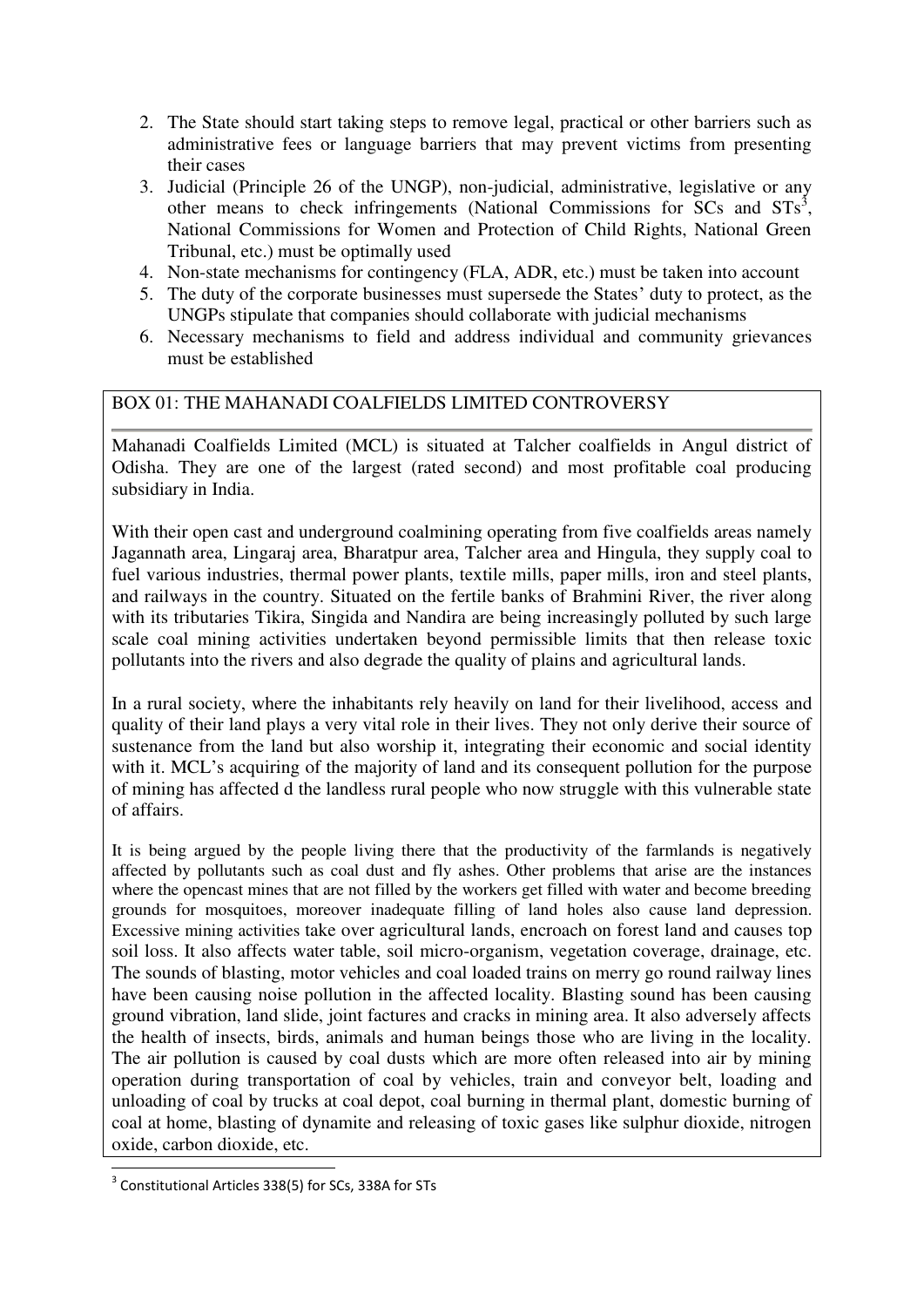The entire Talcher belt is increasingly being polluted day by day due to extensive coal mining and thermal power plants operation at present. The opencast method of mining coal has been proved to be risking the environment and leading to the process of massive deforestation of the coalfields.

The affected people argue that it causes excessive heat during summer and drying up ground water sources in the locality. The contaminated ash contained waters, released wastes from open cast and underground mines, coal washeries, surface runoff, etc, released, other industrial toxics released from other nearby industries and the coal dust emission (containing iron, sodium, copper, nickel, chromium, aluminium, zinc, etc) into the streams of rivers pollute the water sources of MCL area. As a result, the existing water canal, springs, dug well, tube well, etc have been severely polluted. The affected and displaced villagers cannot help depending upon the MCL water tanker facility for their drinking water need. But this tanker facility is also irregular, meagre, and usually gets affected by the pollutants.Other than closing the coal mining operation there is no viable option is left for regenerating the water sources as clean and fresh for animal and human habitation in the Talcher locality.

The affected, displaced and mining engaged people in and around the coal mines usually experience acute shortage of drinking water during summer season. The increasing scale of coal extraction, mining operation and frequent powerful blasting in the coal mines the localities not only draw water from the deepest recesses but also drink polluted water as stated earlier. The coal polluted lands, airs and waters are leading to the growth of environmental related diseases among the local people, birds and animals. The diseases like malaria, jaundice, scabies, diarrhoea, asthma, respiratory tract infection, tuberculosis, etc have almost become endemic in the Talcher locality. The other non-communicable diseases like diabetes, heart problems, hypertension, arthritis, cancer, rheumatism, paralysis, etc, are increasingly visible and perceivable among the people in the locality. The people argue that their annual and per capital health expenditures are increasing. Since people fall sick more often they fall into the debt trap because they cannot afford to treat their increasing sickness and morbidity at present.

The objectively perceived situation reflects two important concerns- one includes environmental pollution and another includes pollution caused health hazard in the mining locality. There are two contradictory responses to these concerns- perception of people and perception of project authority. The former blames the latter as the sole culprit of environmental pollution and health hazard whereas the latter blames former as traditional ridden and do not change their health concepts and practices.

As a result, the traditional conceptions of illness, sickness and disease still remain intact among the displaced people in the locality. The MCL authority provides health camp and supply free medicines to the affected households in the MCL locality. The government has been rendering health service through three health wings namely medical wing, public health wing and family welfare wing in Angul district. The medical wing treats largely common diseases like malaria, diarrhoea, leprosy, respiratory tract infection, scabies, etc free of cost at government health institutions whereas public health wing deals with epidemic diseases like gastroenteritis, bloody dysentery, acute respiratory infection, etc, treated through national anti-malaria programme (NAMP), enhanced malaria control programme (EMCP), etc. Family welfare wing deals with care of pregnant women, reduction of infant mortality, immunization facility, etc. But the resettled people in resettlement clusters and colonies argue that these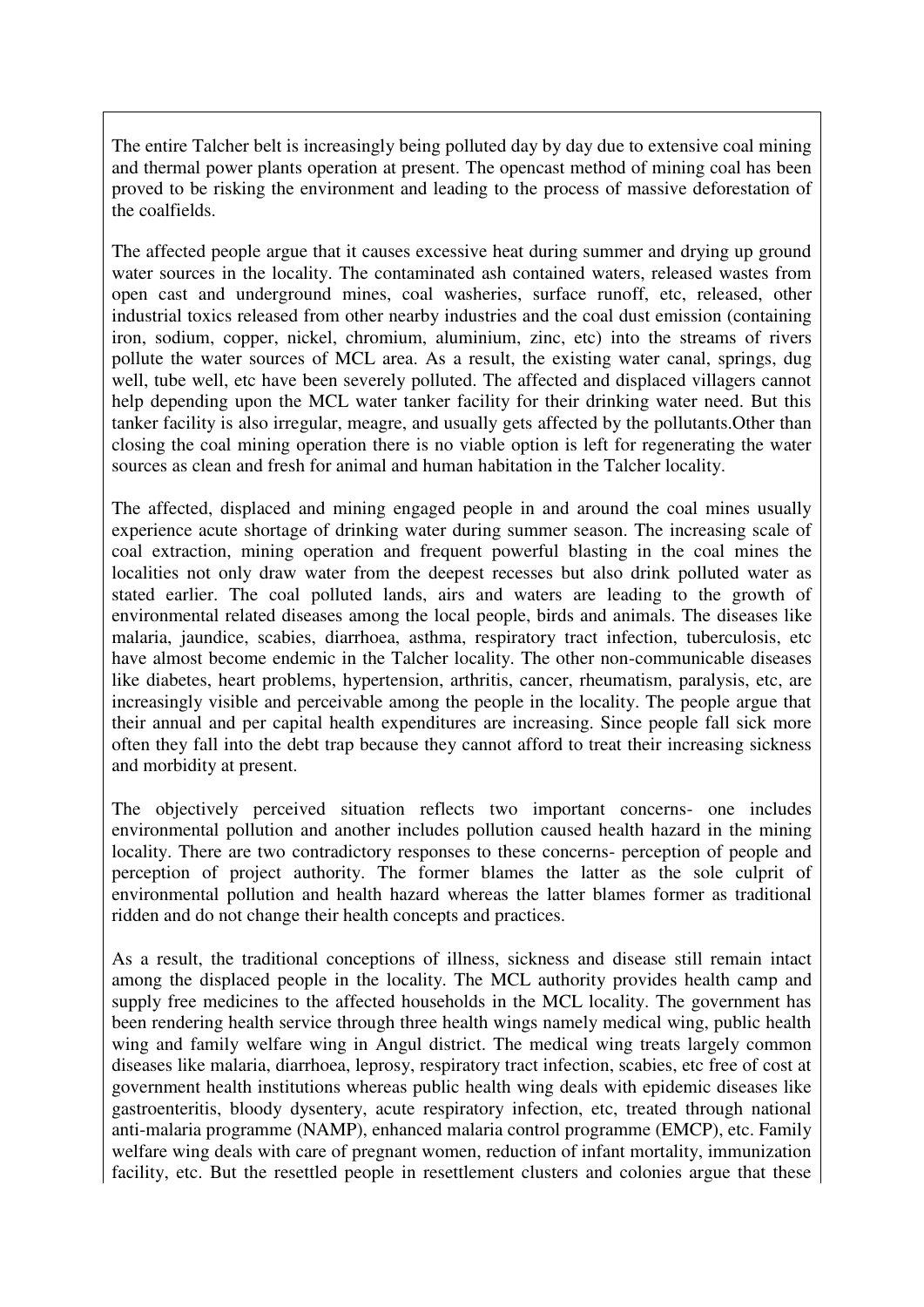facilities hardly solve the health problems created in the polluted coal mining environment. In the objective perceived situation it is observable that the entire coal mining belt is highly polluted, and it is natural that health problems are there among the people due to pollution. It is true that health problems could be resolved through medical facilities in the MCL area. It is also not untrue that the government and MCL authority neither completely rectify the pollution problems nor could wipe out the pollution caused illness, sickness and diseases in the locality.

The perceived situation of mining environment and health hazards reflects that the illness, sickness and diseases are outcome of capitalistic economy and polluted atmosphere caused by the coal mining operation. In the name of profits the MCL did not spare the ecology, environment and people's health in the locality.

However, the application of pollution free technology, compensatory plantation, etc and the MCL and government initiatives for modern health infrastructures in the Talcher-Angul area will solve the mining caused health problems in the MCL Talcher area.

The state has taken several actions in recent times, Odisha had fined Mahanadi Coalfields Rs 1,306 crore for "illegal extraction" or mining without environment clearance in the Ib Valley in 2012, prompted by a state controller and auditor general's report. Consequently after the ruling of Supreme Court in 2017, The Odisha government has slapped a demand notice of Rs 82.97 billion on MCL for unlawful production of coal in violation of environmental clearance in March 2018.

Despite that a state of complete physical, mental and social well-being or health in coal mining area is rarely practicable. Therefore, health rights, health equity, and health justice in the mining area are largely missing.

Source(s):

http://www.newindianexpress.com/states/odisha/2017/nov/02/show-cause-notice-to-coalindia-sub-subsidiary-mcl-for-excess-mining-1689743.html

http://www.business-standard.com/article/companies/odisha-slaps-rs-83-bn-demand-noticeon-coal-india-firm-for-illegal-mining-118032100594\_1.html

http://journals.sagepub.com/doi/full/10.1177/1178622117728913

https://www.researchgate.net/publication/284030801\_Coal\_Mining\_Environment\_and\_Healt h\_Problems\_A\_Case\_of\_MCL\_affected\_Households\_at\_Talcher\_Odisha\_India

http://niti.gov.in/writereaddata/files/document\_publication/Report%20on%20Coal%20Minin g%2C%20Displacement%20and%20Rural%20Livelihoods%20A%20Study%20in%20Maha nadi%20Coalfield%20Odisha.pdf

http://peoples-studies.com/wp-content/uploads/2017/08/Indigenous-people%E2%80%99sright-to-land-in-Odisha.pdf

# **Purpose of BHR**

## BHR and India

On 2<sup>nd</sup> June 2017, The National Human Rights Commission (NHRC) in collaboration with the Confederation of Indian Industry (CII) organized East Regional Conference on Business Human Rights in Kolkata. The main objective of the conference was to share the developments of the region in business and human rights and deliberating the views of the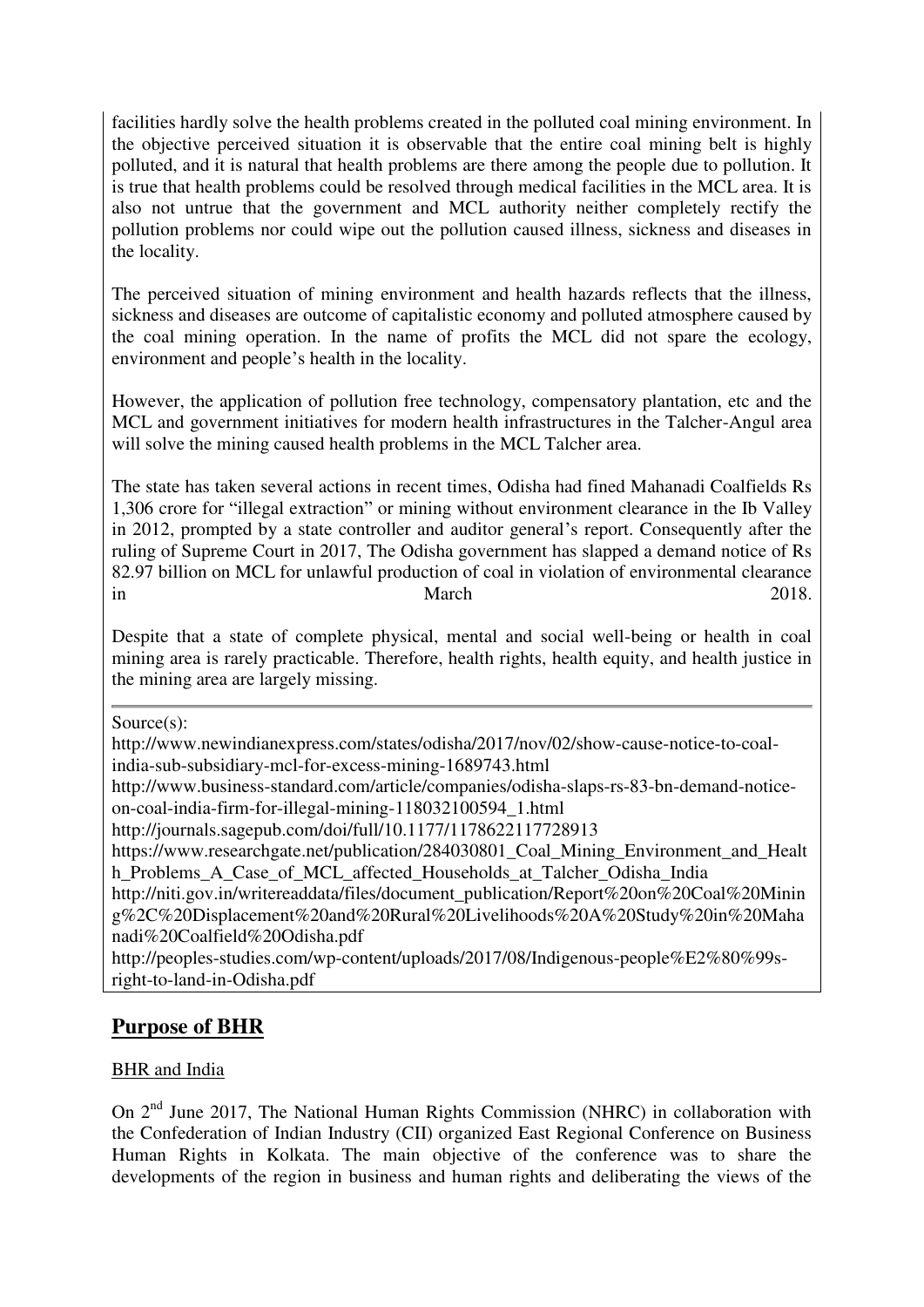stakeholders. The pertinence of universal availability and accessibility of human rights was discussed. Justice Darmar Murugesan (member of the NHRC), Dr. Satya Mohanty (Secretary General of NHRC) and Mr. Sushanta Sen (principal adviser of CII), came together to talk about the recent initiatives to highlight the importance of industrial relations, dignity of regular and contract workers and reasonable wage disbursements. The UNGPs on Business and Human Rights developed by John Ruggie endorsed by the UN Human Rights Council in 2011 was brought into the purview of the conference. The roles of the three resting pillars: Protection, Respect and Remediation, were elaborately debated upon.

It remains a fact that the government has a responsibility and has to take initiatives to protect the people against human rights violations. At the same time, businesses need to hold themselves accountable with respect to their share to human rights abuse in order to maximise private gains. It is crucial that the conduct and operation of businesses should respect the human rights culture of the country.

In more recent times, the NHRCI organized a national conference on "Business and Human Rights" along with Bharat Heavy Electricals Limited (BHEL). The conference delved into concerns for state duty to protect human rights and upholding corporate responsibility. The NHRC in India plays an important role insofar as BHR is concerned. It has been nominated by the Commonwealth Forum of National Human Rights Institutions (CFNHRI) to be the focal point for the subject. The Commission therefore systematized a meeting with trade and industry associations to discuss and prepare a roadmap of engagements with business enterprises. This was followed by a series of meetings with Industry Federations/Organizations to encourage voluntary compliance of human rights Principles by the Business. This gave birth to the draft Self-Assessment Tool that was to be voluntarily used by the industry. Regional conferences throughout Kolkata, Chennai and Mumbai were held in 2017 thereafter. Human rights remain a voluntary obligation for companies, albeit paving the path for the UNGP implementations.

While the UNGPs are not still fully in place in India, many organizations such as Ethical Trade Initiative (ETI) have been actively working on to start a conversation on implementation and operation of a binding framework. The idea is to raise awareness and development of indicators towards monitoring the conforming of business enterprises to the UNGPs and other international covenants.

#### Building awareness on the UNGPs

-

The disconnect between business actions and the civil rights in India is partially due to the lack of access to remedy and dearth of awareness. The NHRCI $<sup>4</sup>$  is in charge of overseeing the</sup> active conformation to business and human rights in India. While the Indian constitution robustly supports human rights, the NHRCI has often failed to act. The NHRCI has regularly come under criticisms for the political interference in its functioning. It failed to meet the basic requirements of the Paris Principles of Independence from the government in structure, composition, decision-making and operation methods. After suboptimal working of labour protection laws and business regulations, the Ministry of Corporate Affairs has published the National Voluntary Guidelines 2011. There is a need to fill the information asymmetry through dialogue.

 $^4$  Business And Human Rights: The work of the National Human Rights Commission of India On the State's duty to protect, National Human Rights Commission of India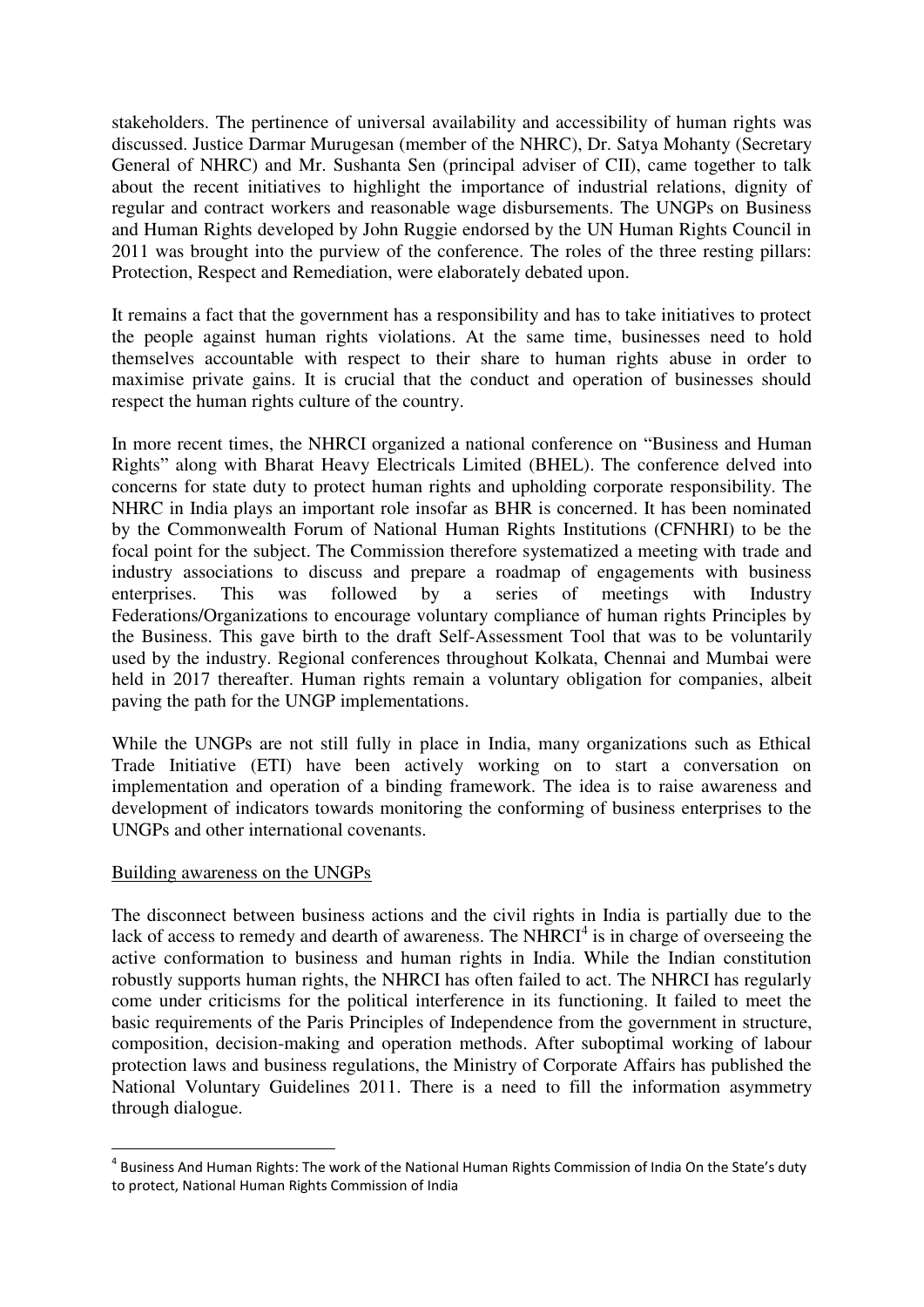The Dialogue for Change Conference by the ETI collated perspectives from different corporate stakeholders – the government, the civil society and the businesses. These dialogues tend to raise awareness through:

- 1. Educate stakeholders about the UNGPs
- 2. Comprehensively discuss human rights and their abuses
- 3. Impactful business decisions and their financial repercussions due to human rights considerations
- 4. Gauge the enterprises towards an innovative framework harmonizing business and human rights

Dr. Mohanty pointed out how simple the enforcement of BHR mandate is after the Sustainable Development Goals, agendas 9 and 11 in particular, on responsible businesses. Mr. Avijit Mukherjee from PwC explained CSR's active involvement in education and sustainable development. He also stressed upon the imperativeness in precedence of human rights over motivated business actions if business enterprises wish to build their reputation in the market. India's National Voluntary Guidelines on social, environmental and economic responsibilities of businesses talks about the practical steps they should take to increase corporate accountability.

#### Developing BHR monitoring tool

There appears a need for exploration of solutions in the BHR. Companies should know and be able to show their recognition and respect for human rights by routinely conducting due diligence process. Adversity in human rights impacts labour directly, but enterprises indirectly through forward and backward linkages. Mapping of supply chains by enterprises identify such adversities by creating sustainability transitions that require proactive measures in their operations and supply chains. Business leaders must engage in the political process to encourage government policies that foster sustainability transitions and address other social problems. Distinct from nonmarket strategy and traditional corporate social responsibility, the recent wave of corporate activism focuses on social issues unrelated to their core business, ranging from environmental issues to LGBT rights and race relations<sup>5</sup>. For this to fully materialise, the government through the existing responsible body NHRCI should develop a national action plan which utilises tested self-assessment tools to better effect.

The conference of NHRCI and CII dealt with this in explicit detail. Heads of major business organisations, banking institutions, regulatory bodies, Public Sector Undertakings, media houses, Centre and State government officials and academics in business and legal studies attended and participated in the conference.

#### Access to Remedy

<u>.</u>

As the Table indicates<sup>6</sup>, a number of remedial institutions are already existent in India. These almost match the range of remedial recommendatory mechanisms that the Guiding Principles

<sup>5</sup> Chatterji, Aaron K., and Michael W. Toffel, *Assessing the Impact of CEO Activism*, Harvard Business School Working Paper, No. 16-100, July 2017. (Revised December 2017. Previously titled *Can CEO Activism Spark Sustainability Transitions? Evidence from a Field Experiment* and *Do CEO Activists Make a Difference? Evidence from a Quasi-Field Experiment*)

 $^6$  Background Paper for India's National Framework on Business and Human Rights, ETI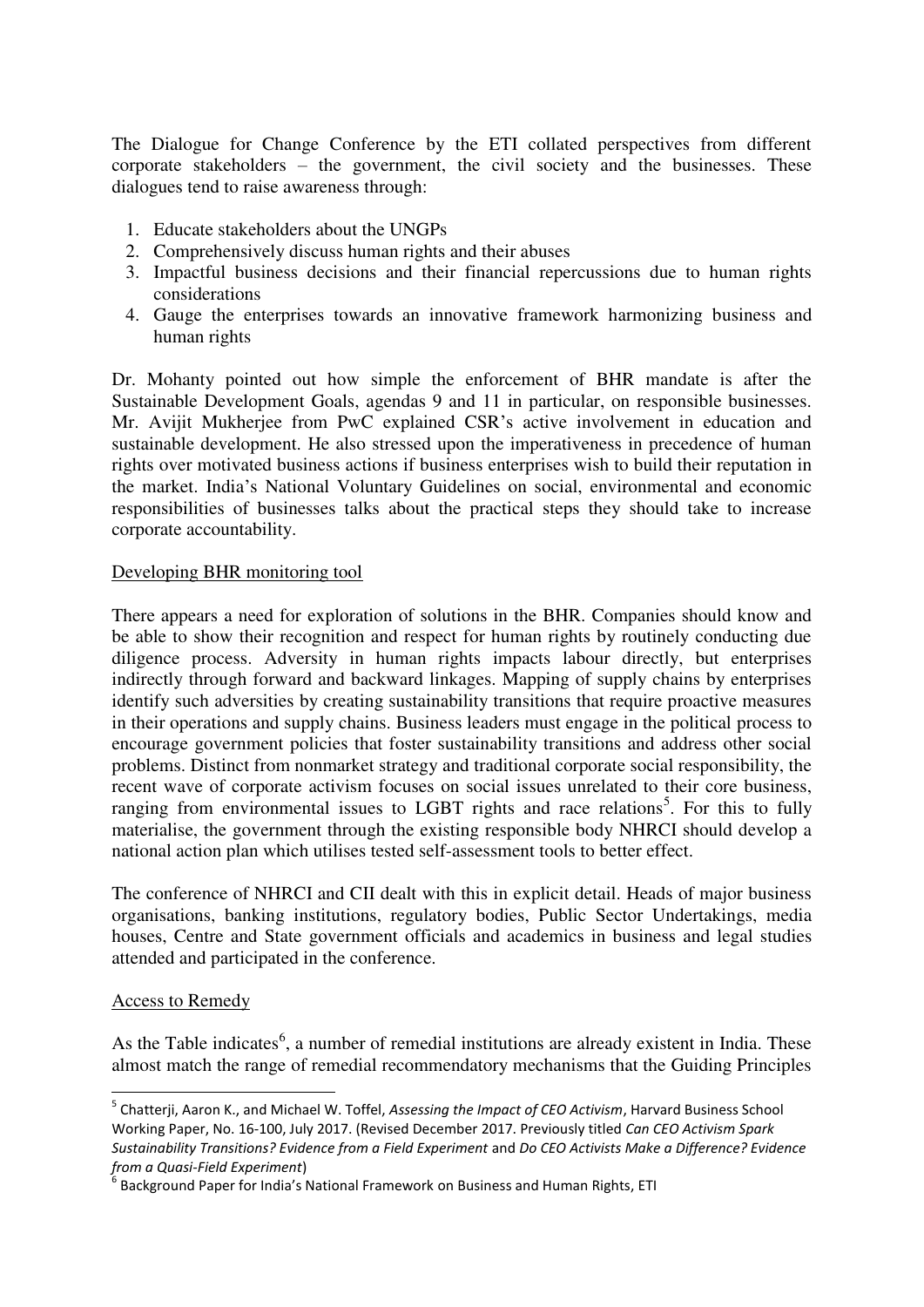mandate. Apart from the NHRCI, there are special commissions for marginalized classes, women and children. Certain non-state mechanisms are also present that are not as well furnished as the state mechanisms are. Owing to the myriad limitations and administrative hindrances in state-run mechanisms, however, the situation might change for the non-state mechanisms in the near future.

#### Remedial Mechanisms

According to the UN Guiding Principles Reporting Framework, human rights due diligence is:

"An ongoing risk management process…in order to identify, prevent, mitigate and account for how [a company] addresses its adverse human rights impacts. It includes four key steps: assessing actual and potential human rights impacts; integrating and acting on the findings; tracking responses; and communicating about how impacts are addressed."

The Guiding Principles are often seen as "global human rights due diligence rules," but in its correct scope, human rights due diligence is just one of the goals of the Guiding Principles. Human rights due diligence is not aimed at detecting illegal activity or inhibiting business operations. These are actions or efforts carried out to exercise care appropriate to one's position in order to prevent or mitigate adverse impacts. It comprises essentially internal controls regarding human rights risks, and provides criteria based on which to evaluate whether or not corporate responsibility exists. The Commentary to Principle 17 provides a supplemental explanation that human rights due diligence can be included within broader enterprise risk-management systems; human rights due diligence should be initiated as early as possible in the development of a new activity or relationship; business enterprises should identify general areas where the risk of adverse human rights impacts is most significant and prioritize them; particular attention should be paid to "complicity;" and taking reasonable steps should help business enterprises address the risk of legal claims against them.

Guiding Principles demand that human rights due diligence, and remediation – be organically incorporated in the entire business management system. It should include:

- 1. Supervision by the Board of decision-making practices and the performance of duties;
- 2. Deliberation and approval of projects and measures through management meetings and the approval process;
- 3. Daily management by relevant departments and divisions of the business enterprise;
- 4. Problem reporting and risk management processes;
- 5. Whether to bracket these elements into a single human rights control mechanism or incorporate them into separate control mechanisms or systems while ensuring that they are in effect and applied consistently throughout all operations is up to each business enterprise.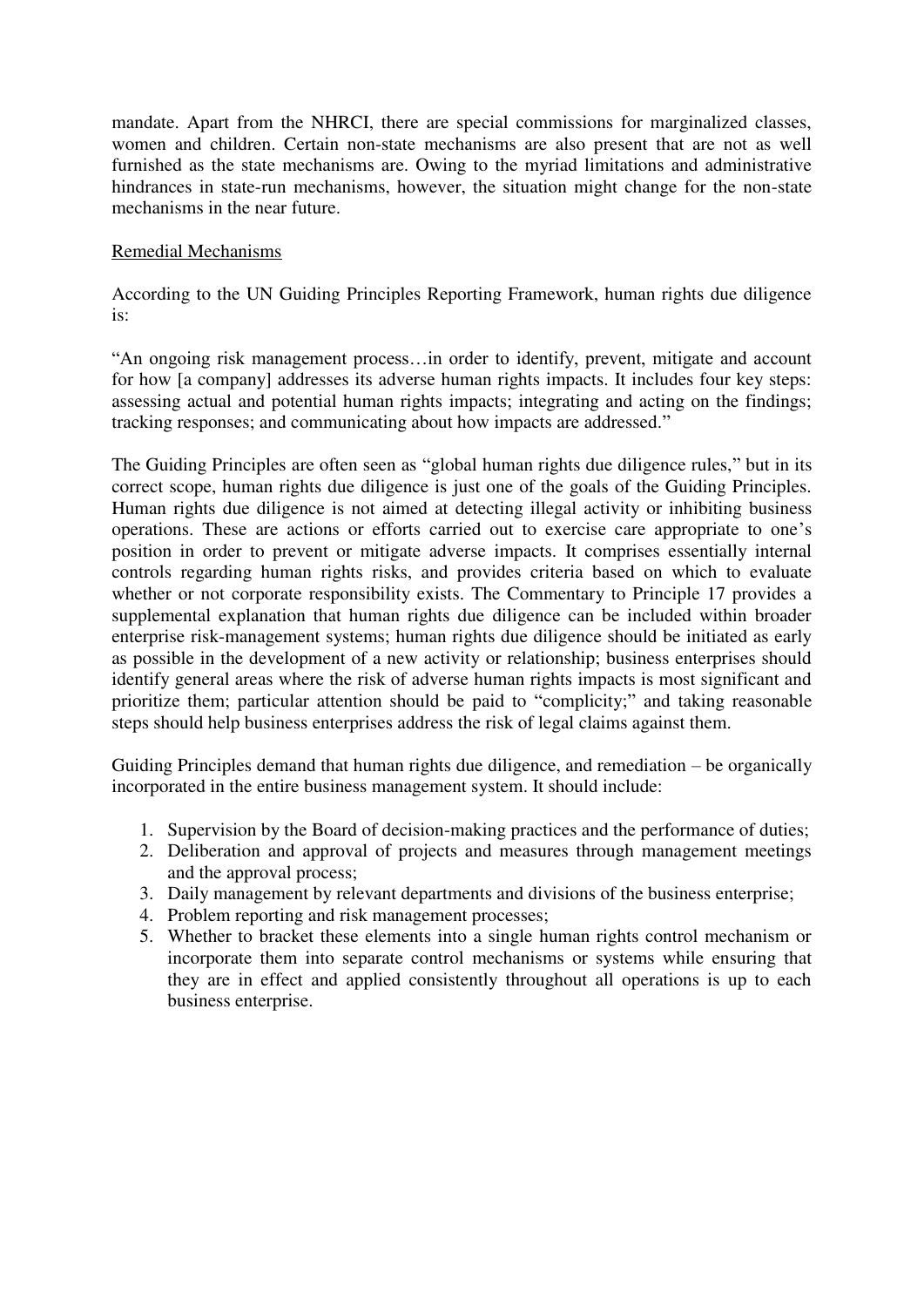## $NHRCI<sup>7</sup>$

1. Has the power to inquire human rights violations, to intervene proceedings of allegations against labour rights excesses

2. Reviews employment factors that inhibit labour rights and recommend remedial measures for labour laws

3. Submits annual and special reports to the central government to deal with human rights issues in the business sphere, building capacity to address corporate responsibility through research and development

4. Recalls undertakings on CSR and UN Global Compact. It is trying to set prescriptive guidelines to hold consultations on; it has commissioned a study on "Developing a Code of Ethics for Indian Industry"

5. Has taken steps like inquiry to ensure safe rehabilitation of displaced communities in the context of industrialization in green fields, examining complaints of arbitrary action against resilient voices, monitoring assurances given and actions by businesses regarding alternative livelihoods for those deprived of their traditional income

6. Examines business impact on child labour and trafficking as outcomes of government policy, business practices, industrial processes and output. It actively educates bureaucrats, briefs Parliament, moves courts, and sets out review meets and conferences<sup>8</sup> when necessary.

Compliance Advisor Ombudsman<sup>9</sup>

1. Resolves disputes, undertakes compliance monitoring, and advisory functions

2. Looks into environmental and/or social complaints lodged against Multilateral Investment Guarantee Agency and the International Finance Corporation

3. Assesses complaints based on eligibility criteria, following which it screens for compliance issues before resolution. It concludes investigation after monitoring case proceeding and follow-ups.

Fair Labour Association<sup>10</sup>

<u>.</u>

1. Ensures fair and ethical practise of businesses, and promotes adherence to international labour standards for a range of enterprises.

2. Has a system of monitoring plans and agreements by applicants to adhere to all standards and compliances set out in the Charter

3. Entertains a third-party complaint mechanism that can be initiated after the parent remedial mechanisms are exhausted

4. Contains the FLA Workplace Code or Monitoring Principles that dictate terms of remedies, where mediation is done by a FLA-appointed accessor.

2008 [http://www.cao-ombudsman.org/cases/document-links/links-75.aspx]

<sup>10</sup> 'FLA Charter', Section IX (The Monitoring Process) http://www.fairlabor.org/sites/default/files/fla charter\_2-12-14.pdf

 $^7$  Fact Sheet – UPR 2017 – India 3rd Cycle Universal Periodic Review, National Human Rights Institutions, Working Group on Human Rights in India and the UN (WGHR)

<sup>&</sup>lt;sup>8</sup> 'NHRCI routinely organizes Regional Workshops on 'Elimination of Bonded Labour System' in collaboration with the Governments of Punjab at Chandigarh, Punjab, Haryana, Himachal Pradesh, UT of Chandigarh and Jammu & Kashmir' - Standard Operating Procedure (SOP) for Combating Trafficking of Persons in India, NHRCI <sup>9</sup> AD Hydro Power Limited Environment and Social Commitments Register, CAO Ombudsman 2005, 2006, 2007,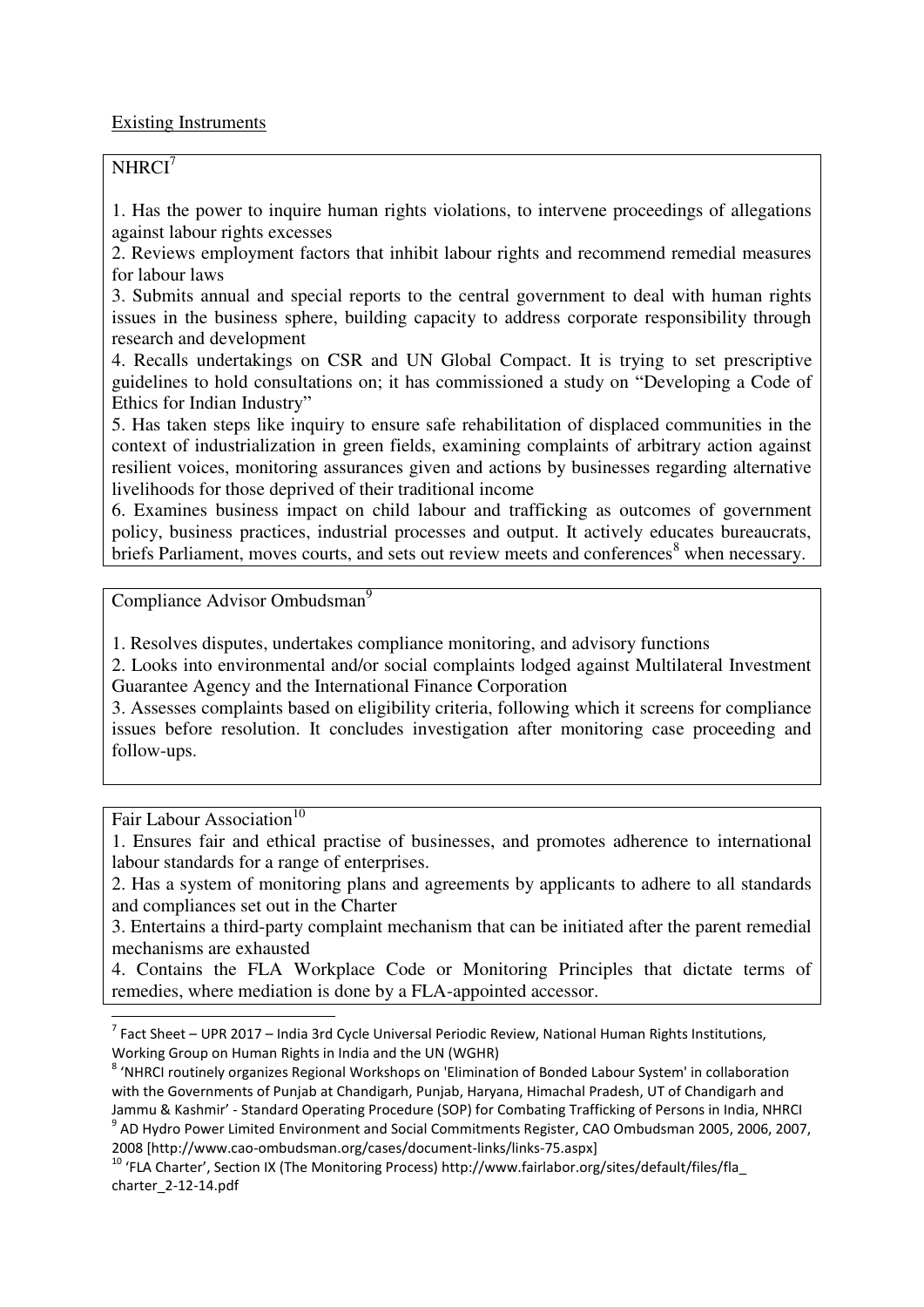Alternative Dispute Resolutions

1. Negotiation, mediation, conciliation, arbitration, and due diligence process

2. Industrial Disputes Act of India 1947 recognized mediation as remedial, empowered following amendment of the Code of Civil Procedure 1908 in 1999<sup>11</sup>

3. Arbitration and Conciliation Act 1996 enhanced arbitration mechanisms citing decisionmaking expertise, speed of remedies, and confidentiality as its positive aspects

4. Federation of Indian Chambers of Commerce and Industry (FICCI) and Indian Council of Arbitration established the FICCI Arbitration and Conciliation Tribunal to address business disputes in India and abroad

5. The Arbitration and Conciliation (Amendment) Ordinance 2015 restrains judicial intervention that might delay deliverance of remedies.

## BOX 02: BHOPAL GAS TRAGEDY

In the early morning hours of  $4<sup>th</sup>$  December 1984, when the entire town slept, a highly toxic chemical named methyl Isocynate-2 (MIC) escaped from the Union Carbide India Limited (UCIL) plane in Bhopal killing and crippling thousands in its wake. Estimated 40 tonnes of toxic gases from the pesticide plant at Bhopal spread throughout the city.

The accident probably began as the result of a runaway reaction of the MIC with water. Water carrying catalytic material had entered MIC storage tank No. 610. As an aftermath of the leakage, people and animals dropped dead on the street in startling numbers. No alarm sounding warnings were given out and neither was there any preparation for evacuation. The doctors treating victims were clueless as to how to treat them as the UCIL had not provided any emergency information. This aggravated the tragedy as an estimated number of 10,000 people died immediately while almost 50,000 were too ill to return to their jobs.

One of the reasons attributed to this happening was that it was being handled by an untrained worker. Several employees of the UCIL stated before the Permanent People's Tribunal on Industrial and Environmental Hazards and Human Rights that factors like design inadequacies, operation practices, poor quality of training of workers, lack of information and illegal plant modifications were responsible factors for the disaster. The factory was built in the midst of a densely populated town. UCIL chose to store and produce MIC one of the deadliest chemical gases (permitted exposure level in US and Britain is 0.2 parts per million) in an area inhabited by more than 120,000 people. The plant was not designed to handle runaway reactions. When the reaction took place MIC was flowing through the scrubber meant to neutralize MIC emissions at more than 200 times its designed capacity. MIC in the tank was filled to 87% of its capacity while the permitted levels are only up to 50%. MIC was not stored at zero degree centigrade as prescribed and refrigeration and cooling system was shut down five months before the disaster as a part of their global economic drive. Vital gauges and indicators in the MIC tank were defective. The flare tower meant to burn off MIC emissions was under repair and the scrubber did not contain caustic soda.

It was found that as a part of the drive of Union Carbide Corporation (UCC) to cut costs, the work force in the factory was brought down to half impacting the standards of safety and

-

<sup>&</sup>lt;sup>11</sup> Mediation Training Manual of India, Supreme Court of India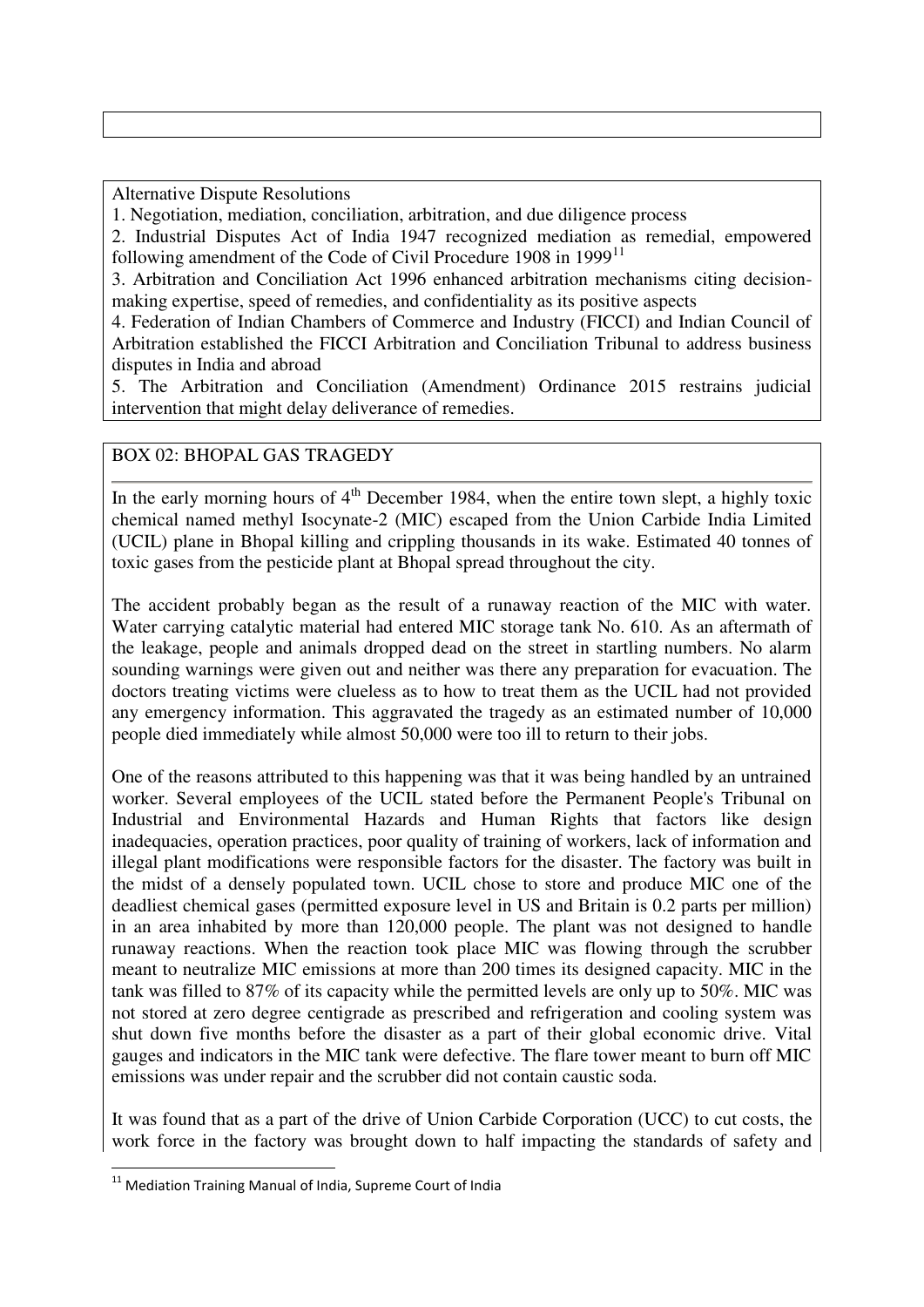maintenance. The size of the work crew at MIC was cut from 12 to 6 and the position of maintenance supervisor had been eliminated .The period of safety training to the workers was reduced from 6 months to 15 days.

The damages suffered by the public due to this industrial disaster include human disablement, loss of cattle, vegetation, community impoverishment and disruption, long term effects due to exposure to toxic gas leading to reproductive complications, disfigurement of future generations, respiratory and organ failures, etc. According to the Indian Council of Medical Research (ICMR) report, in addition to eye and respiratory problems, they suffered from multi-organ involvement, coma, gastrointestinal disturbances, and lesions in the central nervous system, psychological trauma, and retarded intra-uterine growth of babies born to gas exposed mothers. Industrial Toxicological Research Centre has detected evidence of damaged immune systems in survivors making them vulnerable to infections. Dr. C.R. Krishnamurthy, chairman, Scientific Commission on Bhopal opined in 1987 that babies of gas victims may suffer from genetic defects. According to Medico Friend Circle gas exposer caused more abortions. Infants were most affected victims with death rate of 33 per thousand. Gas affected patients also suffered compensatory elevation of the haemoglobin level. There were neurological manifestations like hearing loss, tremors and vertigo. Large number of people suffered from mental disorders like neurotic depression. There were more instances of spontaneous abortions, still birth rate and new born with congenital malformations.

In addition to all this, UCC withheld medical information on the chemicals depriving the victims of proper medical care. By denying interim relief, as directed by two Indian Courts, it created a lot of hardships for the survivors. In February 1989, the Supreme Court ruled that UCIL should pay a total sum of \$ 470 million as compensation in full and final settlement. UCIL said it would accept the ruling provided Govt of India did not pursue any further legal proceedings against it. The Indian Government accepted the condition without consulting any of the victims.

Source(s):

https://www.theguardian.com/commentisfree/cif-green/2009/dec/03/bhopal-india-industrialdisaster

http://www.lawyersclubindia.com/articles/REHABILITATION-AND-RESETTLEMENT-OF-DISPLACED-PERSON-DUE-TO-D-1471.asp

https://www.researchgate.net/publication/7859596\_The\_Bhopal\_disaster\_and\_its\_aftermath\_ A\_review

http://shodhganga.inflibnet.ac.in/bitstream/10603/17340/10/10\_chapter%206.pdf http://indiaenvironmentportal.org.in/files/Bhopal%20Disaster.pdf

# **Benefits of BHR National Development Plan in India**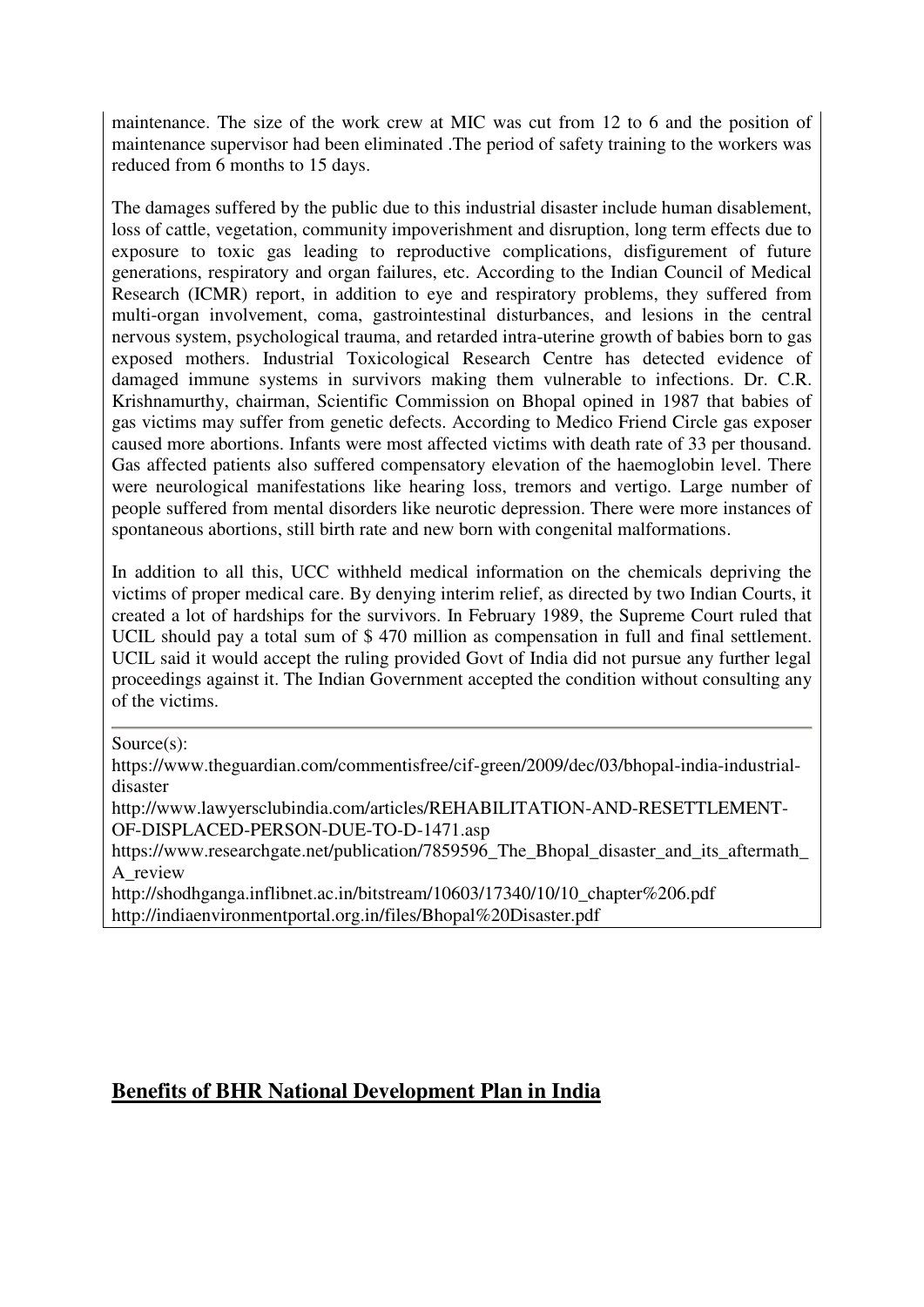The NHRCI unfortunately lacks the capacity to provide technical and objective inputs on business and human rights<sup>12</sup>. NHRIs in India are overtly allied with the State, have effectively become a puppetry instruments therein. In 1992, K. G. Kannabiran<sup>13</sup>, a prominent human rights activist and lawyer, claimed that the creation of such institutions was due to international pressure on India and have questionable executive influence. The NHRCI is a recommending body that lacks offer prescriptions than execute. The auxiliary mechanisms present are not as well endowed to compensate for the lack of NHRCI's shortcomings. This forms the primary rationale behind establishing a framework dedicated only to monitor business regulations respecting human rights in India. India has ratified several international laws that seek protection of human rights<sup>14</sup>. Developing a BHR framework secures consistency of Article 51 of the Constitution stating that the state 'shall endeavour to foster respect for international law'. Additionally, establishing a Business and Human Rights framework within the Government of India purview is imperative as it can leverage and claim its position in the business and human rights governance.

Key benefits:

<u>.</u>

- 1. It ensures that business enterprises operating within Indian Territory or jurisdiction don't abuse human rights.
- 2. It will allow the government to draw a holistic assessment of the current legal framework in order to identify the pros and cons of business regulations and prospects respecting human rights. It should serve as a step up from the segmental reviews of framework efficiency.
- 3. It could be responsive to a range of contexts like violations of human rights by Indian corporate houses, their subsidiaries, or foreign companies. Checking violations in the informal sector and the government houses manifested in bureaucratic distresses is also necessary.
- 4. To make informed discussions and debates on how the all-pervasive companies in a mixed economy like India can do good business at the expense of violated labour laws and administrative loopholes
- 5. The Corporate Social Responsibilities (CSRs) like the National Voluntary Guidelines, Environmental and Economic Responsibilities of Business, the Companies Act 2013, and the Bilateral Investment Treaty 2015 will be overseen and encouraged must better efficacy.
- 6. Development of projects will not be slowed down due to resistance from affected communities if the framework is allowed to properly function.
- 7. It empowers all sectors of the economy by avoiding social conflicts and equitably sharing the gains from growth.
- 8. It will create an environment conducive to private investment and growth-led development, at the same time being inclusive and sustainable.

# **Functions and Mandate of the BHR Commission in India**

<sup>&</sup>lt;sup>12</sup> 2016 ANNI Report on the Performance and Establishment of National Human Rights Institutions in Asia, Global Alliance Of National Human Rights Institutions (GANHRI), 2017

<sup>&</sup>lt;sup>13</sup> ANNI Report on the Performance and Establishment of National Human Rights Institutions in Asia, 2016 <sup>14</sup> Two ratifications are included in the International Bill of Rights – the International Covenant on Civil and Political Rights (ICCPR) and the International Convention on Economic, Social and Cultural Rights (ICESCR)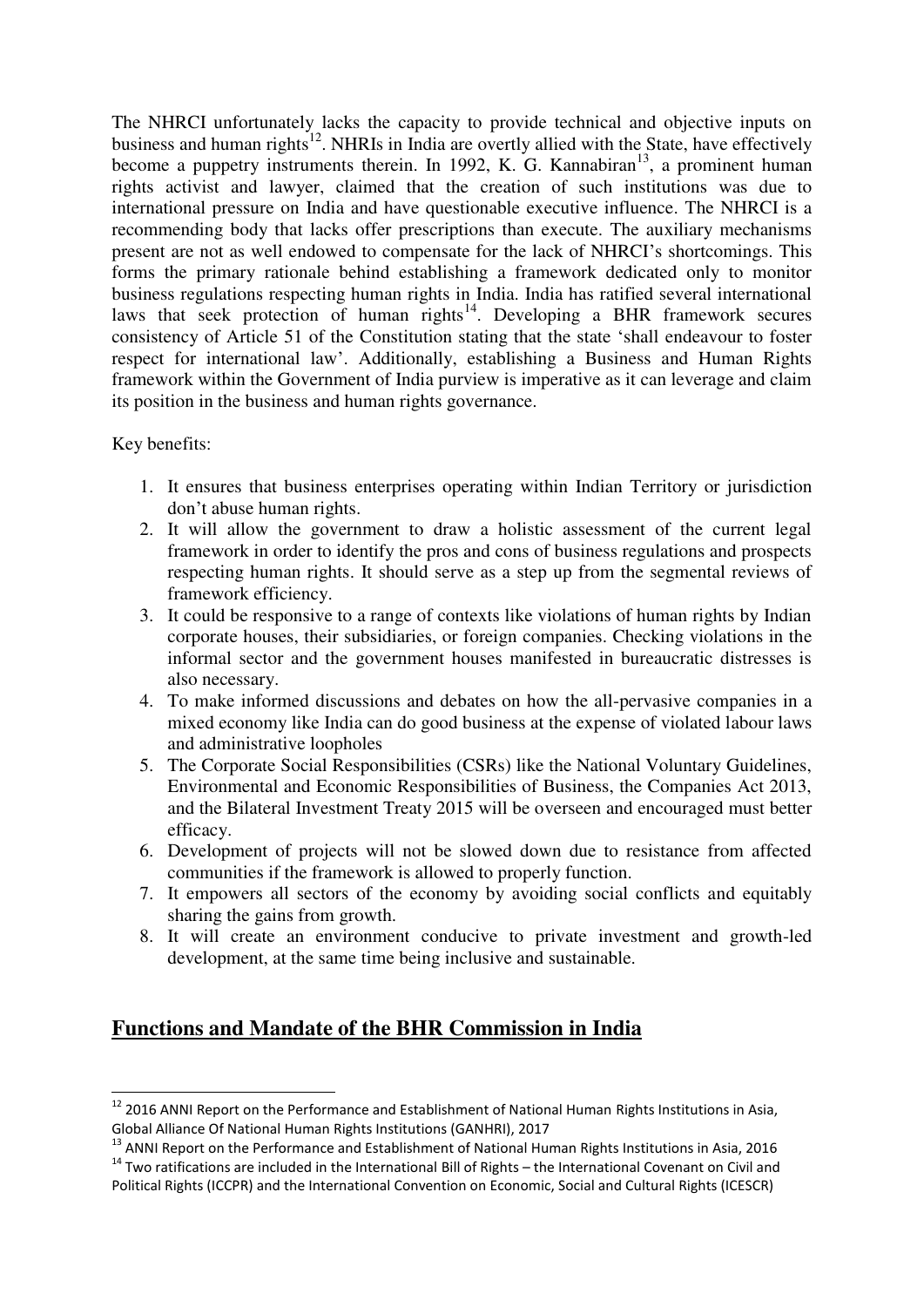The importance of a governing body overseeing the enforcement of business and human rights is essential to take the burden of responsibility off the shoulders of the NHRCI. The national plan of action regarding a foundation should encompass six criteria<sup>15</sup>:

- (i) The foundational principles must be mirrored by the guiding principles
- (ii) Existing business regulations must be expanded to incorporate BHR reforms
- (iii) The response to national contexts should be rapid and effective
- (iv) The establishment and the implementation must be inclusive an transparent
- (v) Accountability should be primary when it comes to reporting adverse incidents
- (vi) Routine reviews and updates are necessary

For People and Governments:

-

A mandate for the Business and Human Rights should ideally strike a balance between conservation of human rights and development goals. The priority in developmental goals should incorporate commitments to uphold fundamental rights under the Constitution. The government needs to implement tripartite duties under international law by taking up the duty to protect human rights under the Guiding Principles. A BHR framework needs mandating for companies to conduct due diligence under Pillar 2 of the GPs. This is not a difficult procedure to establish given our existing legal framework. Due diligence must come through a review of the responsiveness of said framework, so as to pre-empt and address human rights abuses must. A number of improvements can be done in this regard, and newer laws should be encouraged to address the disclosure of non-financial information of the enterprises and protect land and labour employed by them. The current situation is a patchy and cumbersome system consisting of a multiple number of inactive or non influential bodies which are inconsistent in their functions and jurisdictions. In order to improve this, the dedicated BHR framework must replace the current system with a coherent one that relies on strategies that involve obligatory and voluntary compliance mechanisms. This implies that state regulations should not necessarily be seen as adversarial or hierarchical in nature. Instead, it should be perceived as investment-friendly and in the interest of the communities at risk of getting their rights violated. A simple principle of free, prior and informed consent must be an implementation in letter and spirit.

The Principles also identify a number of substantive, procedural and practical barriers that hinder access to judicial remedies. The BHR framework should outline specific measures to be taken to reduce each of these barriers. The Government here plays an active role in laying out the plan to support the development of remedial mechanisms of all kinds. There should be a range of mechanisms that could be used by victims of corporate human rights abuses to seek fast and efficient access to justice. Apart from state-based judicial remedies like panchayats, courts and tribunals, measures of arbitration, mediation and conciliations should be harnessed by the people to resolve BHR disputes from this framework. The mandate should assign equal weightage to both conventionally opted and unconventional mechanisms as remedial measures. The role of civil society organizations must be institutionalized to address the asymmetry between companies and victims, with due importance given to the effectiveness criterion stipulated by the Principles.

There are is one process in which this framework might reach its potential optimum as an effective champion of corporate social responsibility in a country like India. The first step is

<sup>&</sup>lt;sup>15</sup> Background Paper for India's National Framework on Business and Human Rights, Ethical Trading Initiative, 2016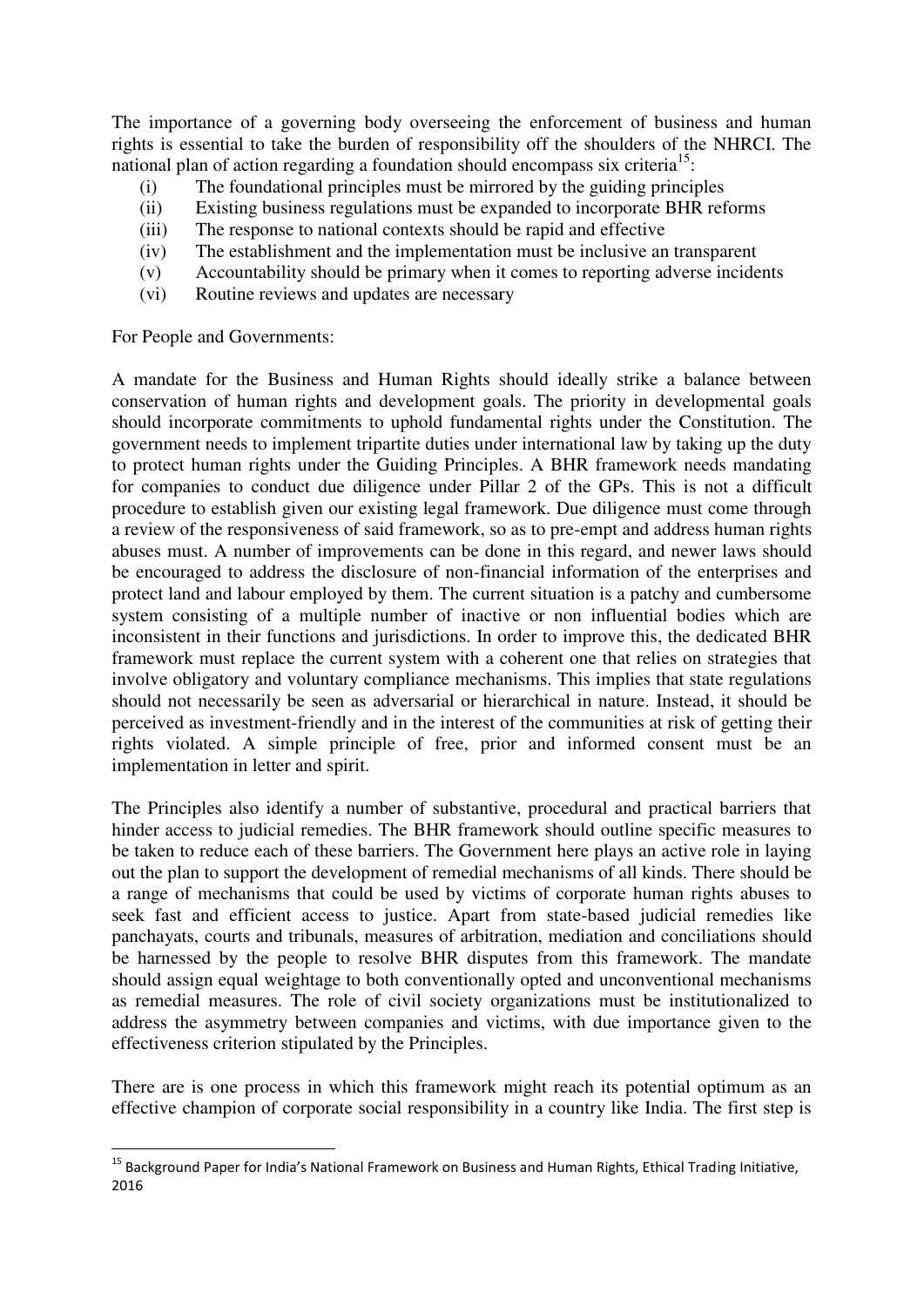capacity building. This benefits all three active parties: The Government, the people, and the enterprises. Both government officials and corporate executives would benefit from training on resolutions of human-rights dilemmas and accountability in operations. The people affected by it benefit from the information sharing and a resultant awareness on their legal rights and remedies available. Law schools, business schools, CSOs and government departments must be allowed for to collaborate on empowering communities against gross excesses by enterprising profit maximization. The second step that follows aims to make the framework coherent by bridging institutional gaps. There exists asymmetry in information between different central ministry departments, between the center, the state and the Gram Sabhas, as well as the domestic legal framework and international commitments. The BHR should comprise of one team that will relate to a number of ministries (an inter-ministerial panel) chaired by the Prime Minister. It attempts to solve information loss and bureaucratic hindrances for work to be done effectively and with a certain hold of power. The last step is a routine monitoring and periodic update of the BHR mandate. It should do away with one thing that currently plagues the Indian bureaucracy – lack of innovative updates in procedures and functioning. Concrete measures and effective monitoring of implementations ensure the framework to not just be a mere planning document with noble aspirational goals.

#### For Businesses:

The mandate for Business and Human Rights should be as binding and lucrative to enterprises as to the other two active parties. There needs to be a stringent binary of incentives and disincentives for businesses to operate. The mandate might make provisions for incentives such as tax benefits, awards for responsible conduct, or sector-specific labeling schemes for the companies to divert from human rights violation to maximize profits. Instruments offering preferential loans to such companies embracing human rights and lucrative procurement policies for the same might make up for incentives. For disincentives, a range of civil, criminal or administrative sanctions should be provisioned against companies involved in gross excesses of human rights. These policies can breed effectively where the environment supports social sanctions (like disclosure of non-financial information, and public display of information about past sanctions imposed on them for breaching human rights).

## **Examples of BHR Developments in other countries**

#### U.S.A.

President Obama announced the intention of the government to prepare a National Action Plan along with private sector players and various stakeholders in 2014. The plan was formally launched in the year 2016 with an aim to promote **Responsible Business Conduct**  (RBC) by U.S. companies operating abroad.

The NAP process was not only focused on human rights but involved a wide range of executive branch agencies where working groups worked on various aspects of Responsible Business Conduct such as Human rights, labour rights, trade, tax and investment, procurement, transparency and anti-corruption, land tenure and agriculture that overlap with RBC.

It was a maiden effort on behalf of the U.S. government where they assumed a holistic approach, involving all the relevant government departments to focus, improve, and expand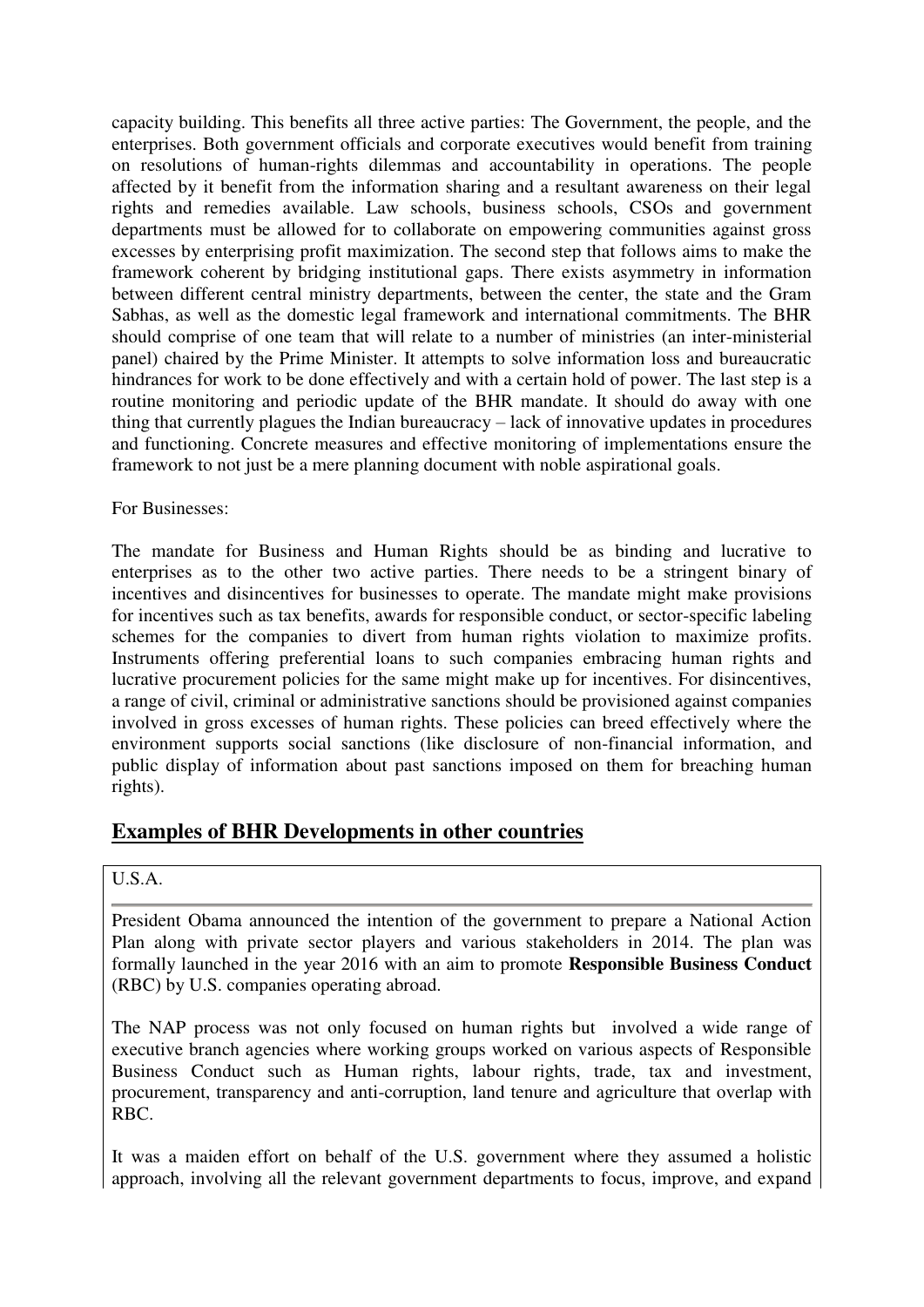its efforts to promote RBC. The basic idea behind RBC is that business can make profits and run successfully while contributing positively to the society. Government herein aims to create an environment that is conducive to foster a healthy business- society relationship that is founded on two main principles:

(1) Emphasizing and accentuating the positive contributions businesses can make to economic, environmental, and social progress

(2) Recognizing and avoiding possible adverse impacts of business conduct, as well as addressing them when they occur.

The US NAP is organised into five categories of action:

1. Leading by Example (global promotion of responsible business conduct and the UNGPs via tools of multilateral agreements and diplomacy, leveraging the US government's purchasing power to promote high standards and conducting due diligence in US developing funding and trade finance)

2. Collaborating with Stakeholders (supporting, promoting and improving the value of key multi-stakeholder initiatives, and initiatives to promote workers' voices through global supply chains including new reporting tools to empower workers to directly report issues in federal supply chains to relevant government departments)

3. Facilitating RBC by Companies (includes improving the government's provision of country-level profiles to support better due diligence by companies, additional training for diplomats on responsible business conduct issues, capacity building and technical support around key issues, and support for voluntary reporting by companies on responsible business conduct)

4. Recognising Positive Performance (new initiatives to recognise best practice)

5. Providing Access to Remedy (exploring and enhancing platforms for remedy including improving the performance of the OECD National Contact and stakeholder consultations on improving access to effective remedy). On an international level the U.S. government has engaged on high levels on issues related to RBC in various ways such as –

5A. The June 2015 G-7 Summit Leaders' Declaration where "the joint responsibility of governments and business to foster sustainable supply chains and encourage best practices" was recognized.

5B. The October 2015 G-7 Labour and Employment Ministerial Declaration sets out how G-7 countries will strive to lead by example in their own practices to collaborating with stakeholders to facilitating RBC by companies.

5C. G-20 under the German Presidency in 2017 where the "responsible supply chains" issue was be an important part of the agenda

5D. Through the Organization for Economic Co-operation and Development (OECD) Working Party on RBC

5E. Active engagement with the Office of the United Nations (UN) High Commissioner for Human Rights and the UN Working Group on the -5- issue of human rights and transnational corporations and other business enterprises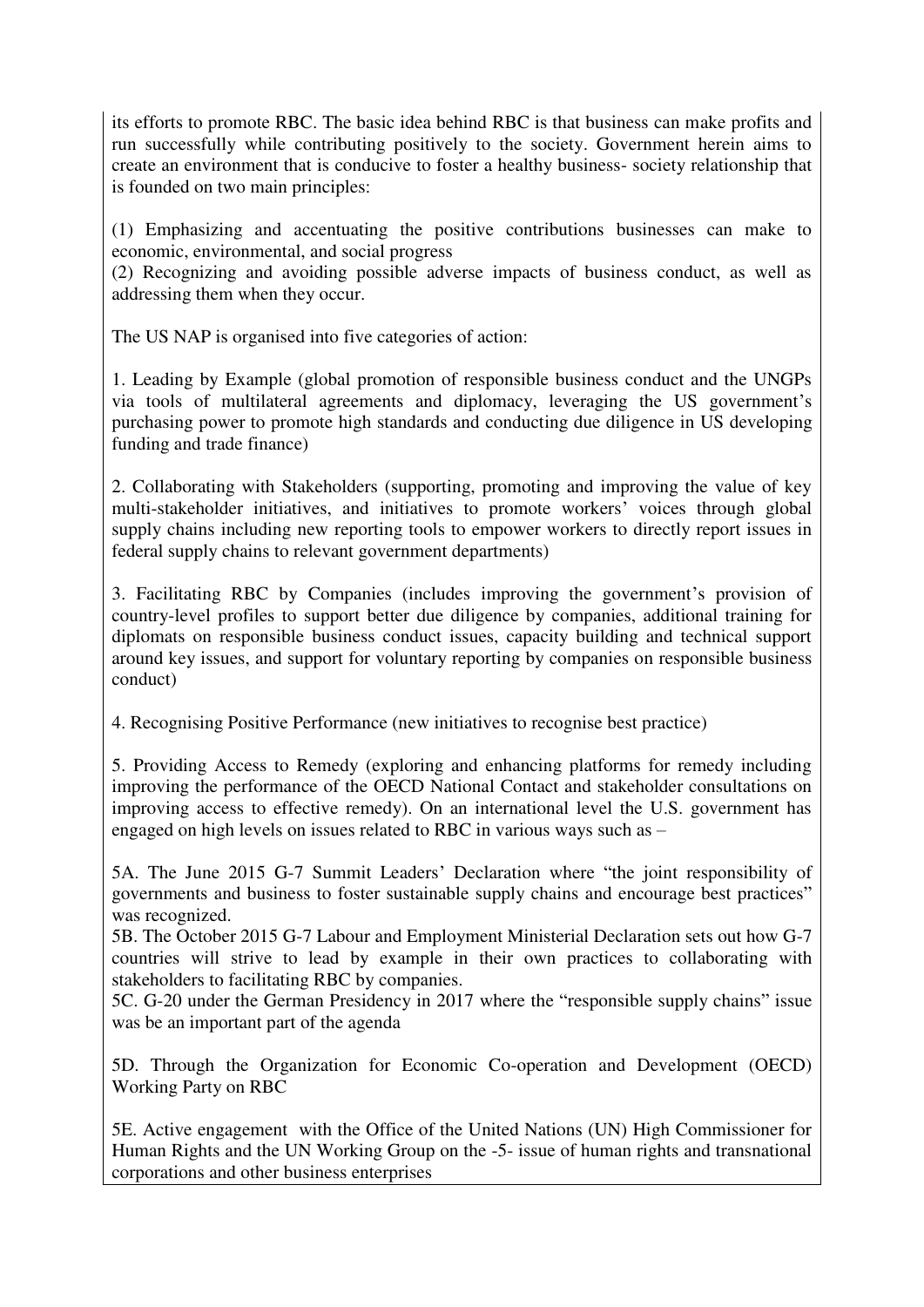5F. Association with the International Labour Organization (ILO) through its work to advance Decent Work in Global Supply Chains

An aim is also to strengthen local communities through long-term investments and corporate social responsibility programs. While the framework does reflect the overall approach of the U.S. government, it does not intend to be an all encompassing document that includes the entire scope of plans and commitments on the RBC issues. It importantly sets a precedent of open dialogue through which the U.S. government will continue to communicate, coordinate, and assess its actions.

## U.K.

The United Kingdom implemented its first NAP in September 2013 which was then revised in 2016.

The NAP formulated for the UNGP reflects the country's commitment to promote a balance between business activities and human rights setting the guidelines that would be hereon be followed in all business activities undertaken domestically and abroad promoting a sustainable business environment globally.

The plain is structured around the three pillars of UNGP: the State duty to protect human rights; the corporate responsibility to respect human rights; and access to remedy.

1. State's duty to protect human rights: Here they discuss the existing legal framework where they have signed multiple international treaties and agreements– the International Labour Organization's eight core conventions, the International Covenant on Civil and Political Rights, the International Covenant on Economic, Social and Cultural Rights and the European Convention on Human Rights - enshrining human rights and fundamental freedoms and have been given effect through the law. The legal framework includes employment regulations to prevent discriminations against employees on grounds of sex, race, sexual orientation and religious belief, and environmental regulations.

2. Company's responsibility to respect human rights: Here they discuss the expectations of the government with the business enterprises. Human rights policies should be integrated into the objectives and operations of every company. The government aims to guide, train and instruct the companies to comply with all applicable laws and respect internationally recognized human rights, wherever they operate at all levels.

3. UK Government and access to remedy for human right abuses resulting from business activity: Here they discuss the diverse range of remedy mechanisms that exist within the legal framework of UK. It is recognized that remedy may include apologies, restitution, rehabilitation, financial or non -financial compensation and punitive sanctions, as well as the prevention of harm through, for example, injunctions or guarantees of non-repetition Action for business to ensure access to remedy. The Government also discusses the various actions and plan of action on their behalf to ensure that companies are encouraged to review their existing grievance procedures and ensure they are fair, transparent, understandable, wellpublicised and accessible by all.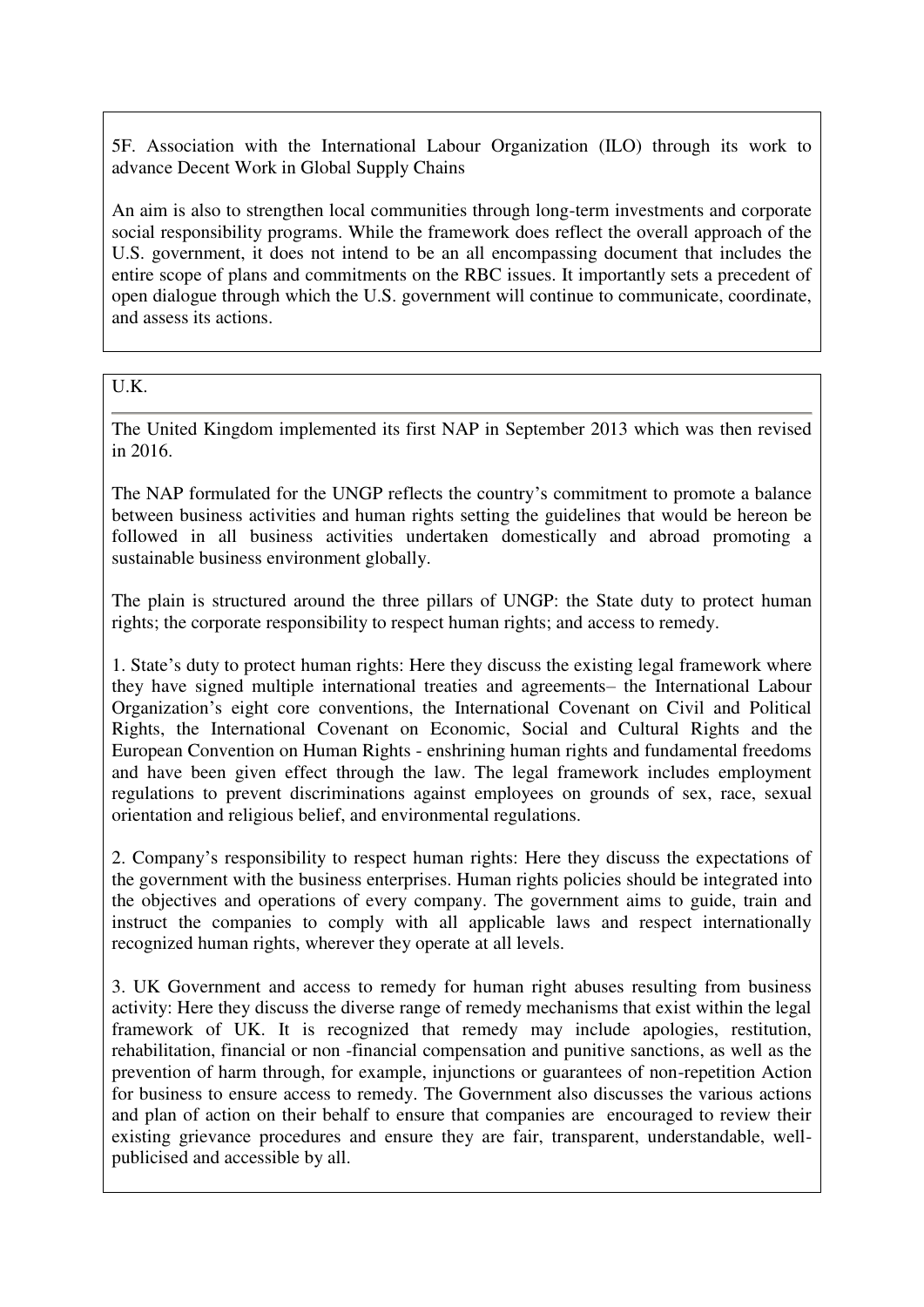Efforts to provide for grievances to be resolved effectively without fear of victimization is also discussed to make sure that similar good practice of supply chains are followed especially in areas where abuses of rights have been identified.

#### Kenya

Kenya became the first African Country to initiate the process of developing a 'comprehensive strategy for protecting against human rights abuses by companies' – a National Action Plan on Business and Human Rights in February 2016. Since then the government has been working in association with the Kenyan National Human Rights Commission and CSOs to implement the UNGPs.

This decision came after they accepted the 2015 UN Universal Periodic Review recommendation. The government through the Department of Justice and the Office of the Attorney General in the very first press release informed of the decision to develop an NAP and expressed its commitment to initiate a development process that would be comprehensive, inclusive and based on facts and suggestions.

A timeline was drawn of the process developing a National Baseline Assessment after several public surveys and consultations from different stakeholders and Kenyan Human Rights Commission was appointed to develop this framework to invest NBA with credibility amongst the stakeholders. It will be carried out by the Kenya Human Rights Commission and the Danish Institute for Human Rights, respectively, with the Kenya National Commission on Human Rights playing a key supporting role All stakeholder groups, including impartial expert organizations were represented on the multi-stakeholder Advisory Committee established to provide advice in the course of the NAP development process, which was coordinated by the Department of Justice. For instance, there is collaboration between the Kenya National Commission on Human Rights and the Institute for Human Rights and Business which engaged with companies and government on the Nairobi Process (a pact that aims to embed human rights guidance in Kenya's emerging oil and gas sector), as well as a Code of Ethics for Businesses developed under the auspices of the Kenya Association of Manufacturers and signed by several companies, which spells out responsibilities to the community and the environment and commits companies to respect human rights.

Malaysia

On March 24th 2015, the government released the Strategic Framework for a National Action Plan on Business and Human Rights drawn up by The Human Rights Commission of Malaysia SUHAKAM.

It was prepared after several round-table consultations where business groups, civil society and government agencies were involved through focus groups and workshops. The underlying motive is to have a ground on the basis of which a comprehensive NAP on BHR can be developed which would promote a sustainable business environment where the human rights are respected by state and non state actors including businesses, civil society and individuals and a strong framework is guaranteed to minimize human rights violations due to adverse business practices.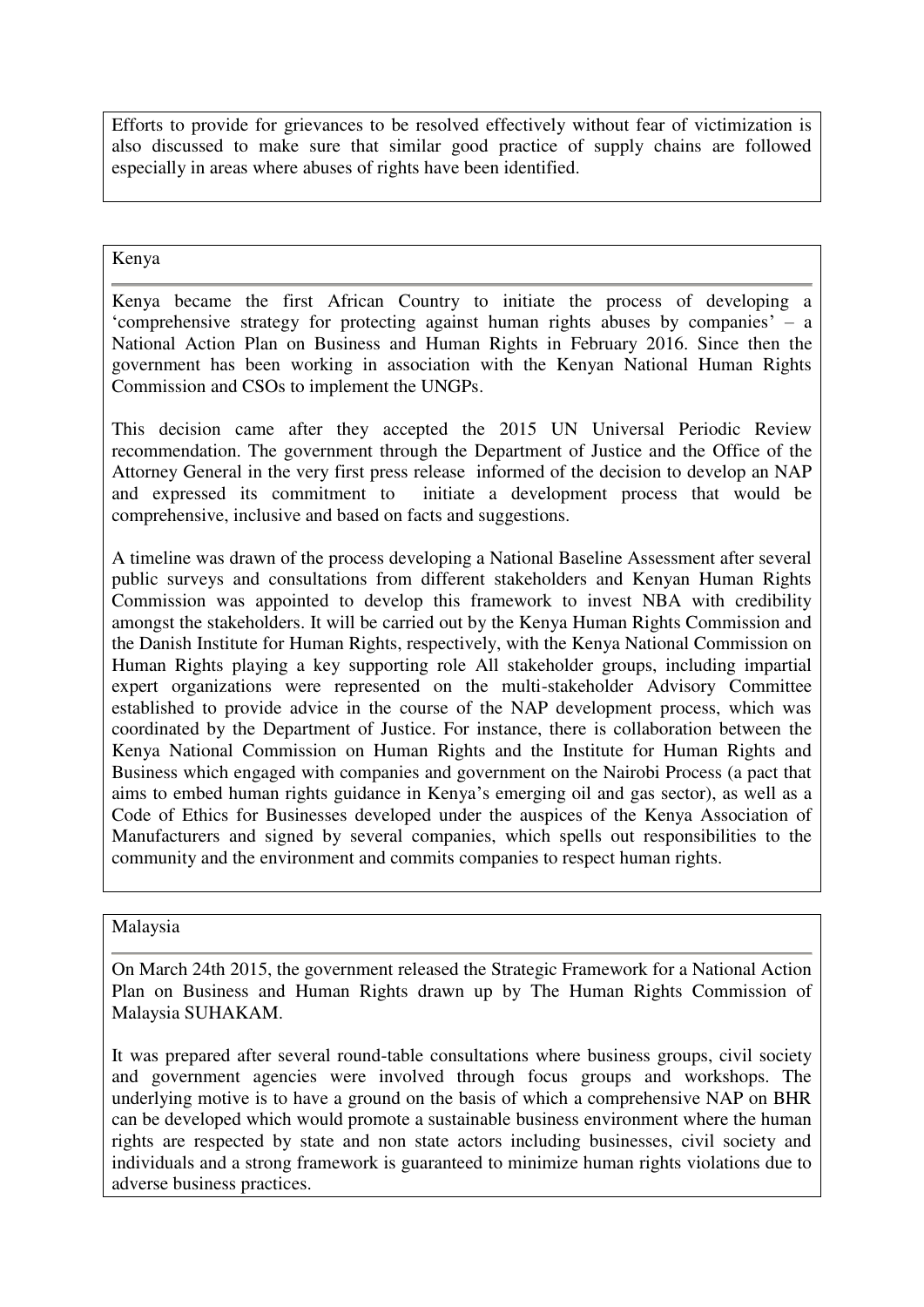The framework is a result of the project started in July 2014, where it was resolved to develop and propose a framework for A NAP in order to implement the UNGP released in 2011 by United Nations Human Rights Commission. It is an example of UNGP's implementation promoting activity, aided by means of partnership and advice from the UN Country Team along with funding from the Foreign and Commonwealth Office.

# **State of agriculture in India**

India is a powerhouse of global agricultural produce being the world's largest producer of milk, pulses and spices. It also has the world's largest cattle herd, as well as the largest area under wheat, rice and cotton. However, according to statistics, despite one out of four people in India being farmers or agricultural workers, this sector contributes to 17.5% of GDP (at current prices of 2015-16). Agricultural growth has been fairly volatile over the past decade, ranging from 5.8% in 2005-06 to 0.4% in 2009-10 and -0.2% in 2014-15. This volatility in turn has a significant impact on farm incomes as well as farmers' ability to take credit for investing in their land holdings. Decreasing sizes of agricultural land holdings, erratic monsoons, inadequate access to irrigation, lack of access to formal agricultural credit, imbalanced use of soil nutrients resulting in loss of fertility of soil, uneven access to modern technology in different parts of the country, limited procurement of food grains by government agencies, and failure to provide remunerative prices to farmers are some of the issues a farmer has to grapple with on a day to day basis in our country.

Added to this, with the increasing pressure of rising national population and global demand there has been a pressure on making the sector more diverse, competitive and productive.

## Rise of Business and Human Rights Violations

In order to have an uninterrupted growth of the country's GNP various basic and heavy industries were created. These projects though boosted productivity gave rise to a spate of grave violations of human rights of the farmers and tribal communities that inhabited these fertile lands. Converted for industrial purposes, the acquisition caused loss of their agricultural land and marginalization of the weaker sections. Most of these projects are cleared on the basis of cost-benefit analysis, keeping in mind the profits gained by business enterprises completely ignoring the social cost of a project which concerns the human rights of the farmers and tribal communities. This rise in industrialisation led to a revolution in the field of crop production as well, what is called the 'Green Revolution' that enabled a food scarce country like India to export food grains. These Projects, no doubt helped a lot in achieving the goals like power generation, flood control and supply of irrigation water to the fields, but alongside it physically uprooted sizable number of people who lost their home and hearth and shattered their culture and kinship linkages built over several centuries and generations. A glaring example of this can be witnessed in the backward state of Odisha where large development like multipurpose river valley projects – Hirakud Dam, Rengali, Upper Kolab, Indravati, Subarnarekha, large industries such as Rourkela Steel Plant, NALCO, and HAL have been established. Besides these, several private sector projects have either set up or signed Memoranda of Understanding with the State Government to start their units which include industrial giants Tata, Jindal, Birla, POSCO and others. All these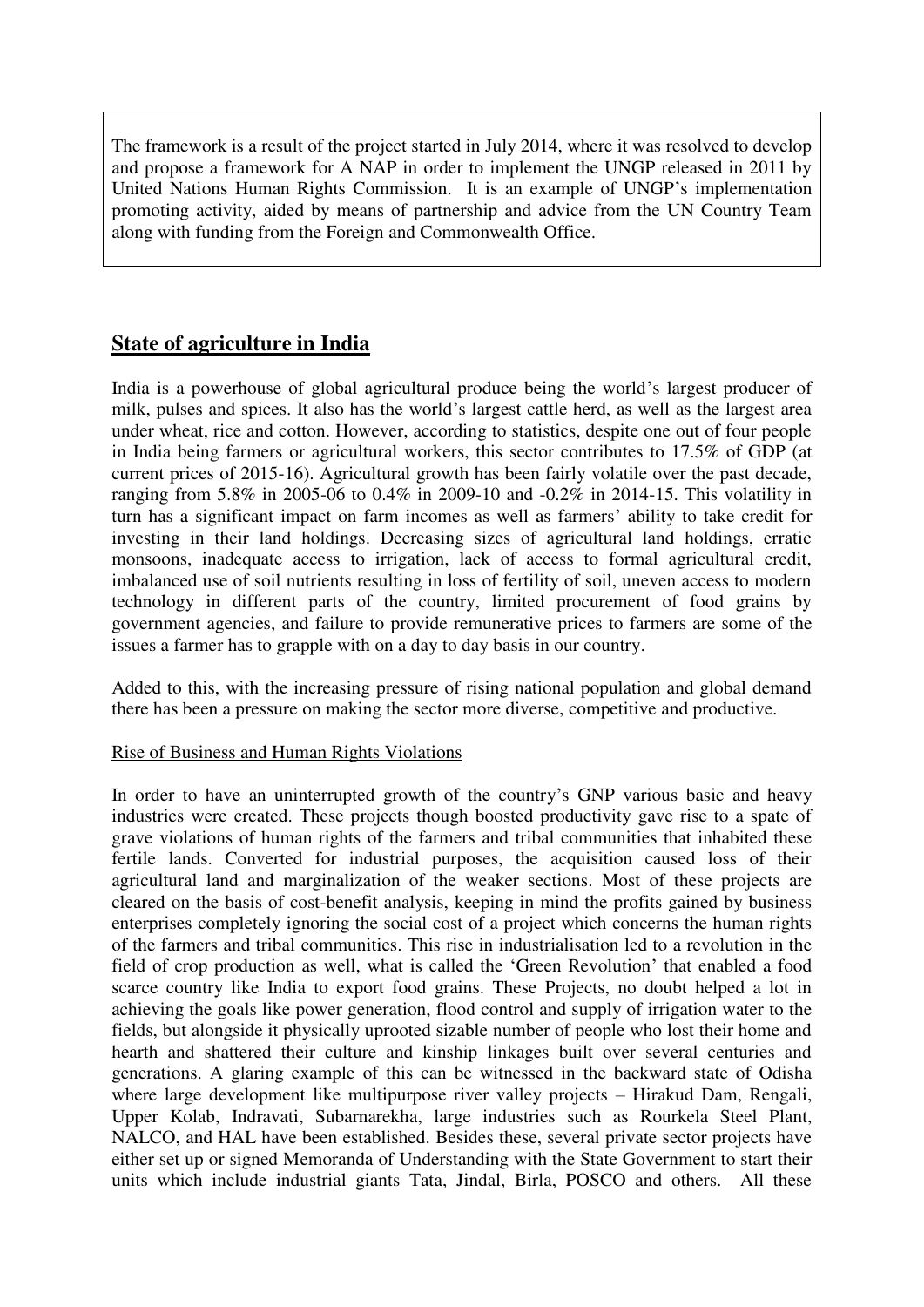projects have caused massive displacement of the most disadvantaged communities of the society pushing them closer towards impoverishment and further marginalization, below the threshold of poverty. The rehabilitation measures extended have been very unsatisfactory and inadequate. The living conditions of those displaced remain deplorable, there is pauperization of those uprooted, lack of basic facilities, loss of land, livelihood and breaking of all ties of kinship are some of the serious violations they have to suffer in the hands of profit making business enterprises.

This capitalist path of development also led to creation of certain autonomous categories of farmers who derived their social identity from their landholdings. This caused in them a fear of losing this distinct social identity when markets became unstable. No attempt was made from the side of the State to protect these 'Market Oriented Autonomous Farmers' from becoming dependent on global capital. Rather global capital tried to trap the social categories through the mono-cultural methods of new seed technology and patent regimes such as 'Golden Rice or Bt Cotton' the impact of which were witnessed in the rise of sharpening of the crisis and farmer suicides were witnessed in high numbers in states of Maharasthra (Vidarbha), Karnataka, Andhra Pradesh etc. Monsanto, for example, introduced Bt Cotton in 2002, in the process of which, the Indian farmers lost one billion rupees due to crop failure. This is not compensated with, nor provided any alternatives to the loss. The crisis was further fuelled by the external linkages where the global capitalists subsidised the commodities at the cost of the Indian farmers. In this double standard policy, they would subsidise their domestic economy on one hand, forcing the country to withdraw the subsidies and in turn push the farmers into paying the accumulated debt to the regimes instead. So what ultimately happens is that all the benefits are reaped by the MNCs while the farmers reel in the whirlwind of losses.

## Need For BHR Framework in Indian Agriculture

It is because of these factors weighing heavy upon the basic human rights of the farmers that a comprehensive BHR framework is required in the agricultural sector of our country. Keeping the context of the three pillars of UNGP's guidelines,

- 1. There is an urgent need for the state to take responsibility to protect the human rights of the marginalized farmers and tribals against abuse by third parties. As there is a lack of a legal framework and zero accountability, the business enterprises continue with the rampant exploitation. There is a need for the state to have a framework wherein they can prevent, investigate, punish and redress the abuse by private actors.
- 2. The multipurpose projects set up by the MNCs acquire the land of the farmers and displace them arbitrarily, it is here where a comprehensive legislation is formulated under the BHR framework mandating the business enterprises to respect the Human rights and periodically asses any gaps or inadequacy in the implementation of it.
- 3. The state should have a comprehensive mechanism under which all the grievances of the farmers can be addressed easily and in a hassle free manner. Currently due to lack of education and resources, farmers are not able to reach out to the available judicial redressal forums to fight for their rights. This leaves them helpless and at the mercy of exploitative moneylenders and private actors. There is a need for the state to intervene to facilitate the communication of the farmers to receive adequate redressal.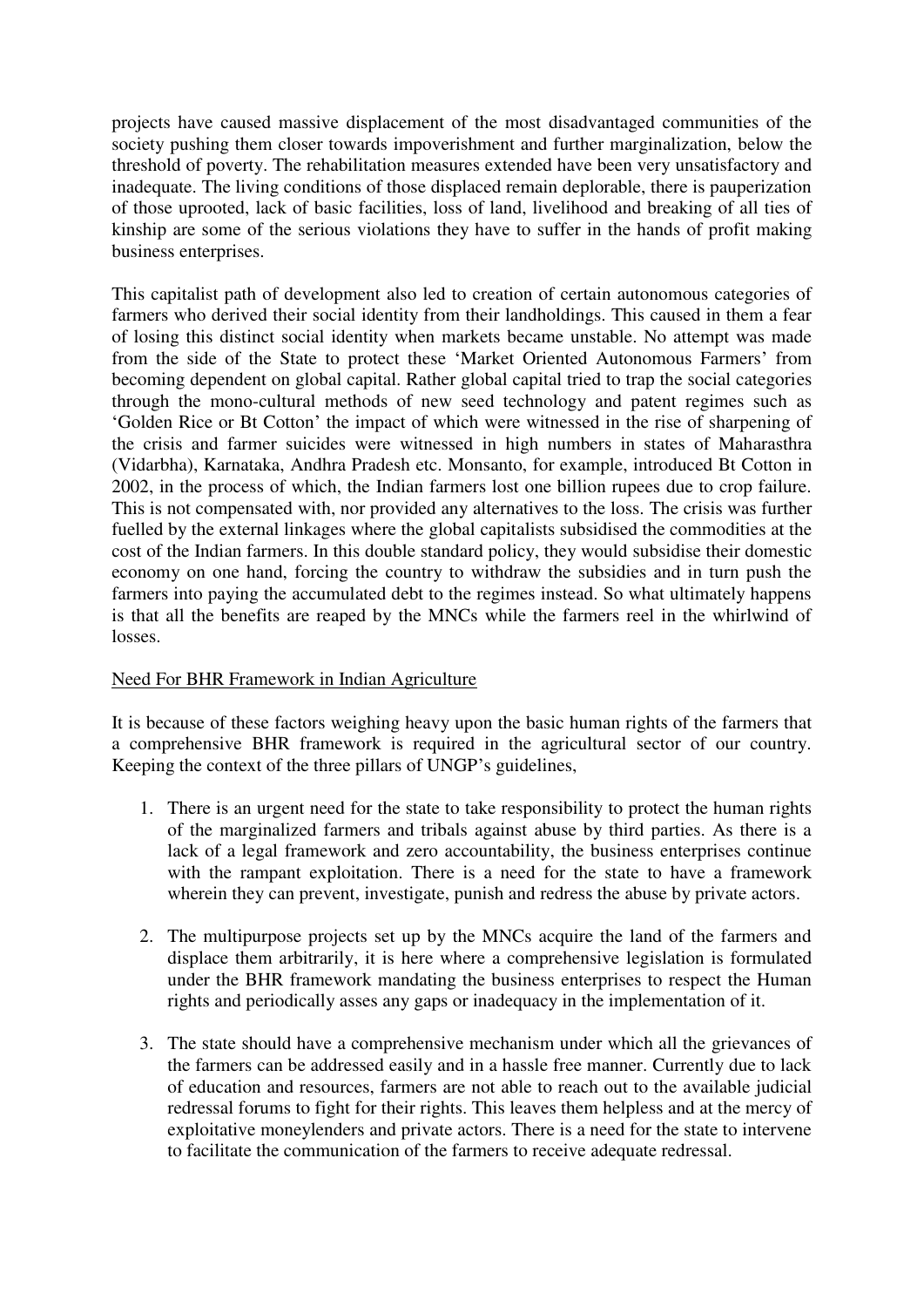- 4. It is important for States to review these laws periodically against the evolving circumstances and whether along with together with clearly formulated policies governing access to land, credit facilities, insurance and entitlements in relation to ownership of land is provided to ensure that a sustainable business environment upholding the rights of the farmers can be created.
- 5. There is a lack of a body that acts as an interface between the state and the business enterprises to ensure best policies are formulated to promote respect of human rights. The exploitation of farmers can be checked if BHR framework is adopted under which not only the business enterprises are guided as to what kind of policies they should incorporate in their business modules by providing training and support but there is also a regular communication from their side where they convey the manner and efficacy with which they implement them in their projects.
- 6. A framework is required wherein the business enterprises are able to meet their responsibility to respect human rights through policies and processes appropriate to their size and circumstances. Human rights due diligence process to identify, prevent, mitigate and account for how they address their impacts on human rights as well as processes to enable the remediation of any adverse human rights impacts they cause or to which they contribute is urgently required in the agricultural sector.

# **Agricultural and Industrial Issues for BHR**

Gaps in land policies and administrative hindrances have increased with increased agricultural investment for corporate benefits. This has resulted in human rights abuses among agricultural farmers and indigenous communities. Such abuses affect the employment prospect of the labour class population who are engaged in semi-skilled or unskilled menial jobs.

1. Bonded Labour and Child Labour (forms of Transgressing Land and Labour Rights by employers)

Two forms of transgressions of human rights in agricultural employment are bonded labour and child labour. These forms are mostly included in modern slavery, where a section of people are forced by administrative manoeuvrings to work for their employers in the harshest conditions. The NHRC reported 1300 cases of human rights violation pertaining to bonded labour. The practice also exists in multiple nonagricultural industries like textile, leather-goods manufacturing and even with the bonded sex workers (the Devadasi practice). NHRC has also received reports of bonded labour being used to execute defence projects in conflict areas. Of the total 2800 cases being investigated, 40% of them are yet to be solved. Despite the Bonded Labour Abolition Act 1976, it is estimated that there are still 40 million 'bonded labourers' in India with service against less than \$1 a day. Children from migrant and bonded families naturally fall into the trap of bondage. India continues to have the highest number of child labourers in the world. More number of child labourers is entering the labour force and are being exploited by their employers throughout the years. The Child Labour (Prohibition & Regulation) Act 1986 (CLPR Act) makes a distinction between hazardous and nonhazardous employment, banning employment of children aged less than 14 years, only in hazardous sectors. The Act, therefore, directly contradicts the Right to Education Act in as much as, it allows children to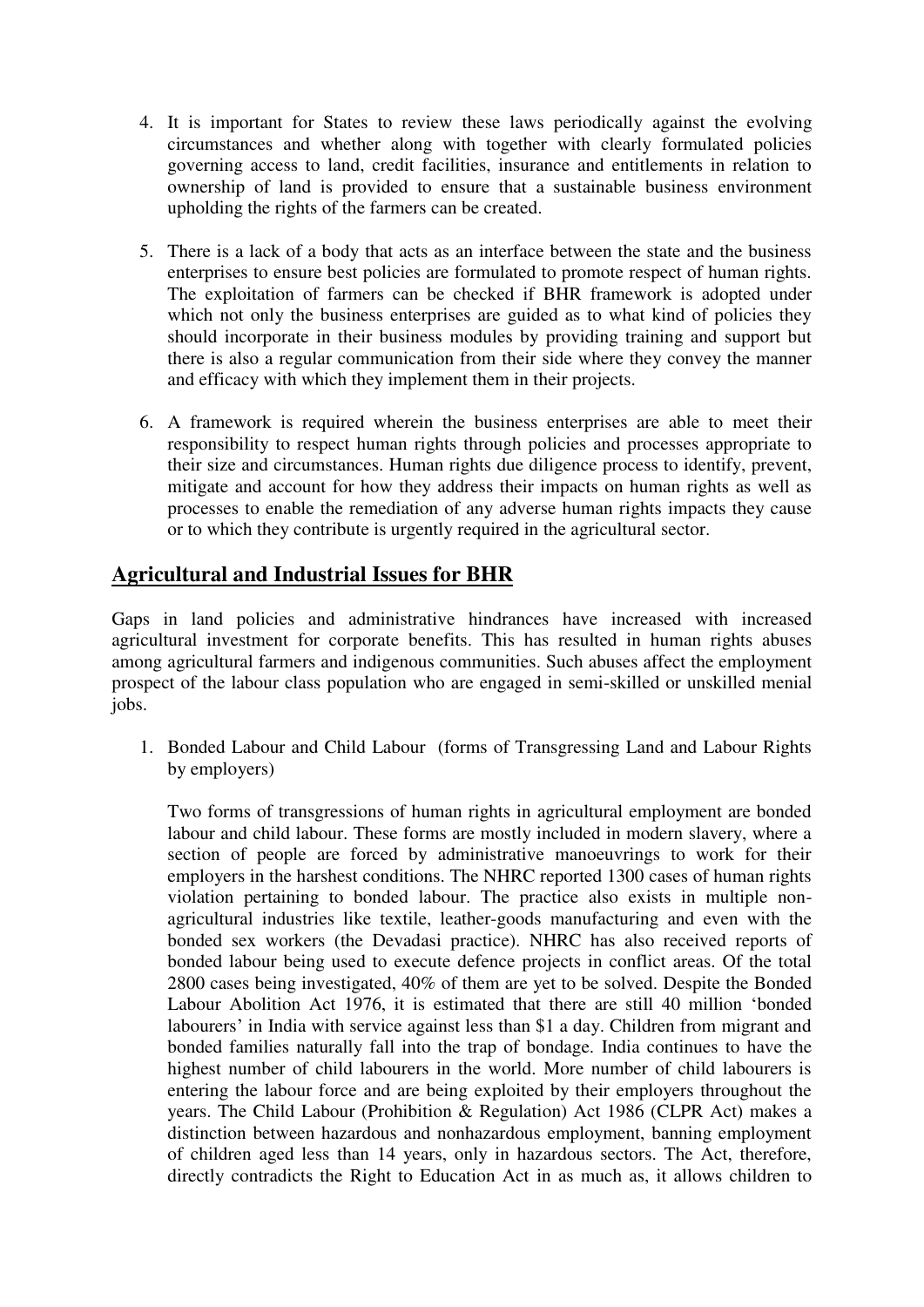work in non-hazardous occupations and processes and, thereby, becomes a vehicle for excluding children from realising their right to education.

2. Corporate operations displacing communities, curtailing livelihood and degrading the environment

Corporate businesses undertake large scale displacement of millions of rural families without rehabilitation owing to their interests in Special Economic Zones (SEZs). For large infrastructure projects, including dams, ports and mining, environmental conservation projects, large and tax-free areas are designated as such. Majority of resourceful areas are inhabited by indigenous people who face the onslaught of dams, mining and other natural resource extraction projects. Most of the displaced population who continue to face severe displacement threats constitutes the rural poor, marginal farmers, fisher folk and tribals, States like Chhatisgarh, Jharkhand, Andhra Pradesh, Odisha, and the north-eastern states of Manipur, Meghalaya, Sikkim, Arunachal Pradesh, Mizoram, and Tripura, in particular, face acute threats of displacement due to such projects. The Scheduled Tribes and Other Traditional Forest Dwellers (Recognition of Forest Rights) Act, 2006 (Forest Rights Act), aimed at recognising rights of forest dwellers, is not being adequately implemented and many tribals are being denied their right to forest resources.

3. Lack of proper structure

Since the early 2000s India has witnessed an alarming number of farmer suicides with a baseline of 15,000 each year primarily due to indebtedness and agrarian distress. Hunger among the producers of food is a reality in a country that ranks second worldwide in farm production. Liberalised trade, patenting of agricultural products, and the introduction of Genetically Modified Organisms (GMOs), especially under the draft Biotechnology Regulatory Authority of India Bill, could further aggravate India's food crisis. The providence of manual work under Acts like MNREGA is contingent upon such work being demanded by well-informed workers, to whom payment of minimum wages within 15 days becomes due. However, surveys reveal that awareness about employment schemes among rural and suburban workers is very low, facilitating denial of their rights under the scheme (e.g. minimum wages) Also, agricultural labour tends to passively wait for work to come their way instead of making an effort to look for suitable jobs. And then there is the overarch of corruption. To prevent corruption, some transparency safeguards have been built on national as well as on a global scale (e.g. Corruption Perception Index, ban on contractors, etc.). However, since these safeguards too are to be executed by the machinery that tends to be corrupt, they are incomplete without an independent system of grievance redressal. Serious delays in payment of wages have also been recorded all over the country, which has forced labourers to resort to lower-paid labour and distress migration.

## BOX 03: THE CONTROVERSY OF NANDIGRAM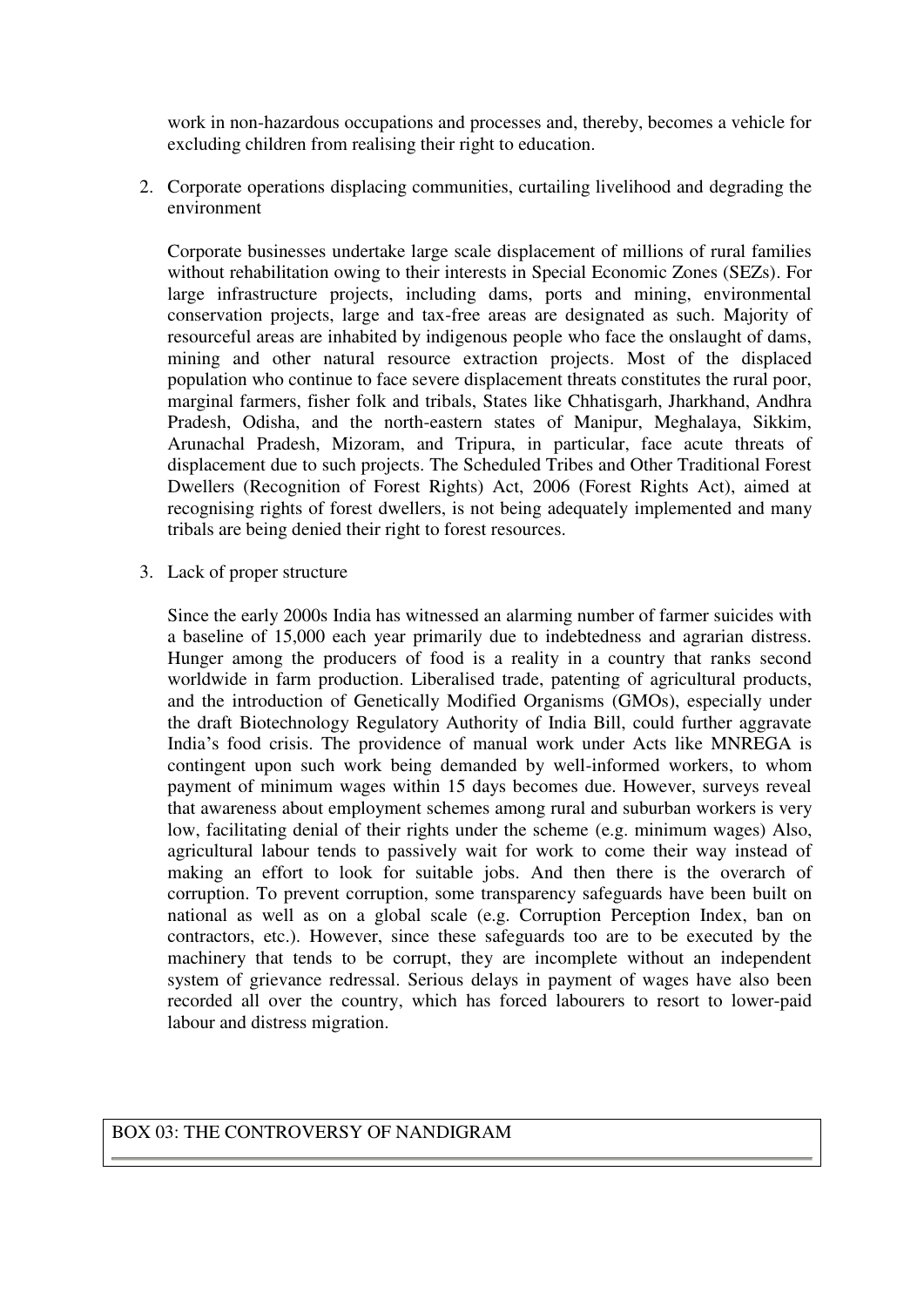Nandigram is a rural area in Purba-Medinipur district of the Indian state of West Bengal. It is located about 70 km south-west of Kolkata, on the south bank of the Haldi River, opposite the industrial city of Haldia. The area falls under Haldia Development Authority. The West Bengal government decided to permit the Salim Group set up a chemical hub at Nandigram under the SEZ policy. In 2007 this led to resistance by villagers, clashes with police that left 14 villagers dead, and there were strong accusations of police brutality Nandigram was chosen as a special economic zone (SEZ) because it is next to Haldia, a major port. Notably, SEZ's are tax free zones, where no law of the land applies - no environmental law, no labour law, and no Panchayati Raj law for local governance. The chemical hub would require the acquisition of over 14,000 acres (57 km²) of land. The special economic zone would be spread over 29 villages of which 27 were in Nandigram. Most of the land to be acquired was multi crop and would affect over 40,000 people. The prospect of losing land and thereby livelihood is what raised alarms within the predominantly agricultural populace. The villagers, who had been predominantly supporters of the party in power, turned against it and organized a resistance movement under the banner of the newly formed Bhumi Uchhed Pratirodh Committee or BUPC (Committee for the Resistance to Eviction from Land).

In defence of the project, the state government states that it was won by competing with 9 other Indian states. Being in the vicinity of Haldia Petrochemicals &IOC refinery, which, they claimed, had earlier led to 100,000 jobs being created through downstream projects, the party argued that this is the best place to build a hub from the point of view of supply-chain integration.

The farmers repeatedly informed that the land there is fertile for multi-crop farming. The local farmers were infuriated on the lack of acknowledgment of this fact and raised their voice against the project. The opposition from the farmers forced the Chief Minister to inform that the government would withdraw from the project. Despite the Chief Minister's statement, the local, district and State administration kept stating that the Chemical Hub would take place at Nandigram itself. There were written documents signed by the concerned authorities, which confirmed this.

Inaction from the side of the state led the villagers to take over the administration of the area and all the roads to the villages were cut off. The administration was directed to break the Bhumi Ucched Protirodh Commitee's (BUPC) resistance at Nandigram and a massive operation with at least  $3,000$  policemen was launched on March  $14<sup>th</sup>$ , 2007. However, prior information of the impending action had leaked out to the BUPC who amassed a crowd of roughly 2,000 villagers at the entry points into Nandigram with women and children forming the front ranks. In the resulting mayhem, at least 14 people were killed. The administration was directed to break the BUPC's resistance at Nandigram and a massive operation with at least 3,000 policemen was launched on March 14, 2007. Immediately following the March 14 carnage voluntary teams of doctors visited the Nandigram health centre, the district hospital at Tamluk and later, the SSKM hospital and compiled a comprehensive report.

After the bloodshed at Nandigram and stiff resistance from various stakeholders the government shifted the project from Nandigram to a sparsely populated island of Nayachar, 30 kilometres from Haldia, to set up the much talked-about chemical hub.

This decision of the government though in favour of the farmers came in much too late as the damage had already been caused whose repercussions were felt periodically in the form of fresh rounds of violence in November 2007 and May 2008.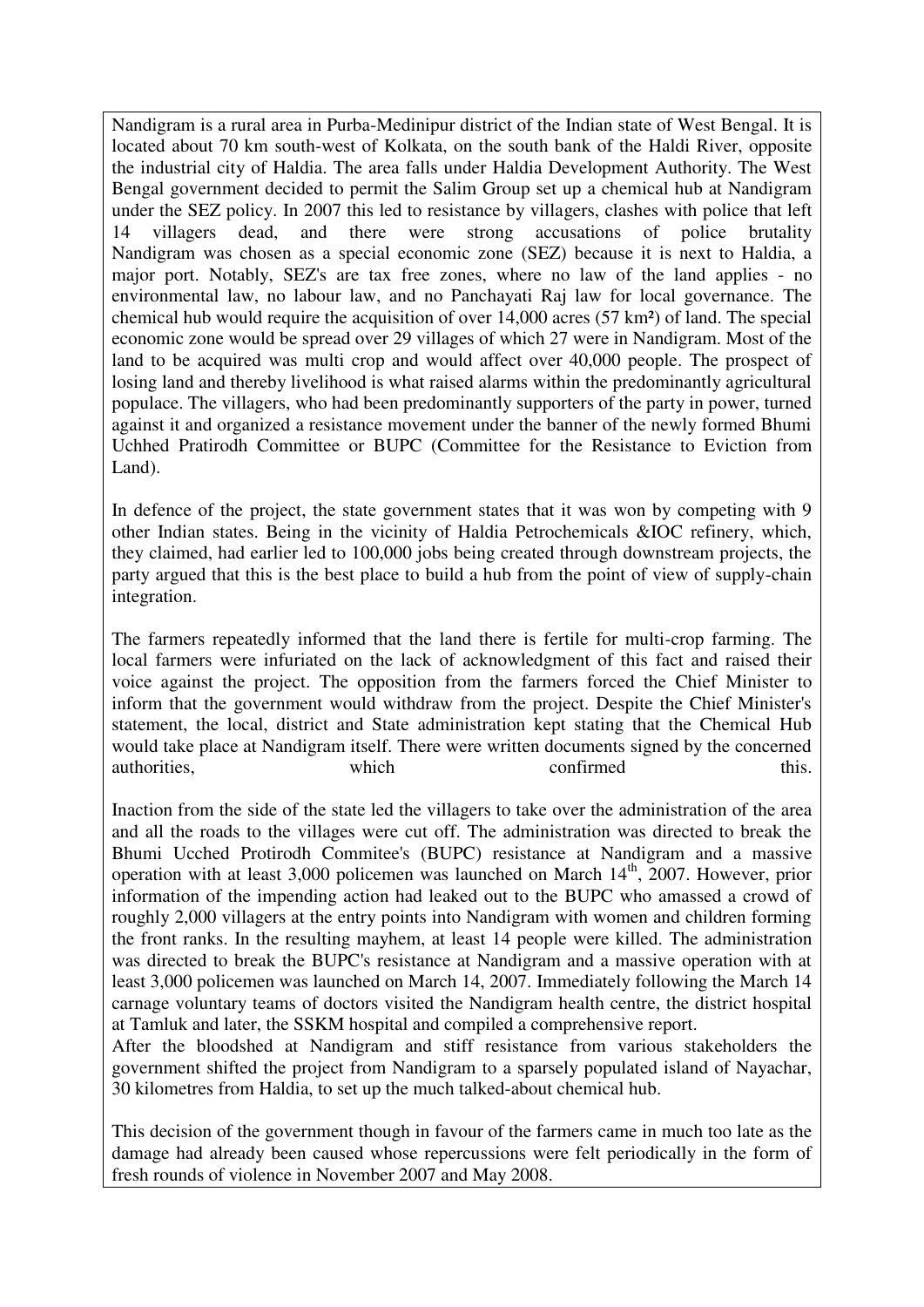In November 2007, villagers alleged that Communist Party of India (Marxist), CPI(M) goons were raping women daily in Nandigram. On November 12, 2007, the National Human Rights Commission issued a notice to the West Bengal Government directing it to submit a factual report on the conditions prevailing in Nandigram. Police found weapons belonging to Maoists, including explosives near Nandigram. They also noted that Andhra Maoists also infiltrated Nandigram to counter CPI(M) goons.

In May 2008, another round of violence broke out in Nandigram between supporters of the Bhumi Uchhed Pratirodh Committee, and the CPI(M) activists. Both sides exchanged fire and hurled bombs at each other. On 5th May, CPI(M) mob striped three woman activists of Bhumi Uchhed Pratirodh Committee when they refused to join a rally organized by CPI(M). Owing to wide political and civil protests on the incident the Government of West Bengal ordered a CID probe into the incident.

Source(s):

https://archives.peoplesdemocracy.in/2007/0114/01142007\_edit.htm https://www.mainstreamweekly.net/article463.html http://www.thehindu.com/todays-paper/tp-opinion/Nandigram-violence/article14734507.ece

# **Recommendations for further mainstream UNGPs in India**

There is a need for a fuller adoption of the UNGPs on business and human rights in India. While laws<sup>16</sup> are in place to address human rights and their violations regarding businesses and their private welfare, their practical contributions are rather underwhelming. It gives rise to the need to undertake more studies to make laws realistically effective, founded on the guiding principles as a harmonious framework.

According to Surya Deva, Professor at City University of Hong Kong, the necessity of a BHR framework depends on how effective the current mechanisms are. On one hand it is ideal for the business sector and the legal regulators to host only one framework at the national and international level. On the other hand, however, a multitude of frameworks might be necessary since no single framework could capture all issues related to human rights and its interactions with business expansion. The very idea behind establishing a new framework is the possibility of need for an update in future to respond effectively to newer challenges. It becomes imperative to establish guiding regulations which are systematic and more binding to foster agreements and check violations of fundamental rights for land and labour.

- 1. Initiate dialogues with the business sector on better application of the concordant corporate responsibilities, on improved documentation and accountability
- 2. Conduct studies to simplify the adoption of the guiding principles, analyze loopholes in Indian legal framework on BHR and inferring how compliance to human rights measures improves ease of doing business in the economy
- 4. Establish conferential consultations with stake-holders on how to develop a national development plan on incorporating the UNGPs more holistically

<sup>-</sup> $16$  A review of human rights and labour law in India, for the natural stone sector, ETI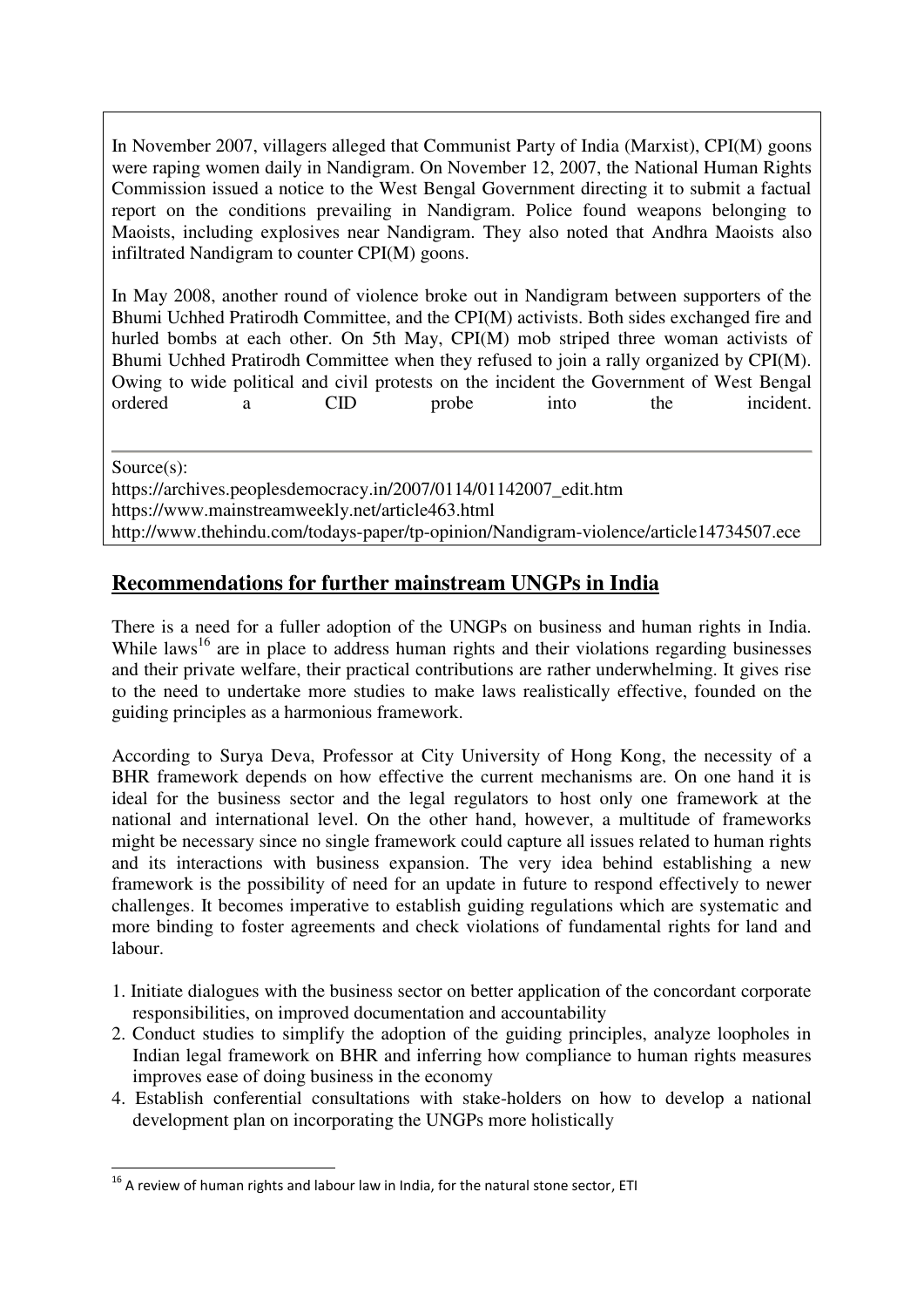The implementation of the UNGPs in India is important for two main reasons: first, it will serve as a responsible government body dedicated to rectifying business-oriented human rights violations and take off a burden of responsibility from the underperforming NHRCI. This even serves to fight future injustices related to land rights and illegal labour practices that are still prevalent in the country. Second, it will answer the call for immediate response to the adverse impact of mining and corporate businesses in ancestral properties that affect the indigenous communities. There is also a need to start a debate on the promotion of recognition of land right as a human right. The goal of the BHR framework is to mediate such dialogues in a more transparent environment. It can assist the NHRCI and additional mechanisms understand the convoluted nature of human rights and its exploitation thereof. A scrutiny into land rights and draconian agricultural practices holds importance in terms of deliverance of justice and upholding law and order. This is a democratic need, rather than an institutional mandate, in the sense that Indian is a labour intensive economy. A violation of rights of the most important resource the country has affects its aim of sustainable development, and abuses the idea of corporate responsibilities. Structural reforms such as commissioning a BHR framework will create a favourable environment for investment and employment<sup>17</sup>. Information symmetry plays a crucial role in investing such cases with business activities. However, the governance in states and the centre suffer deeply from information asymmetry and incomplete knowledge of undercurrents in exploitative measures. This deems the government agencies structurally ineffective in fulfilling oversight functions. As a body dedicated to just one of the many human rights affairs in India, the BHR framework can help improve the business regulations and industrial policies by providing educative insight and focused approach.

-

<sup>17</sup> Kenneth Kang, IMF, 2017 [https://timesofindia.indiatimes.com/business/india-business/imf-favours-threestructural-reforms-in-india/articleshow/61077171.cms]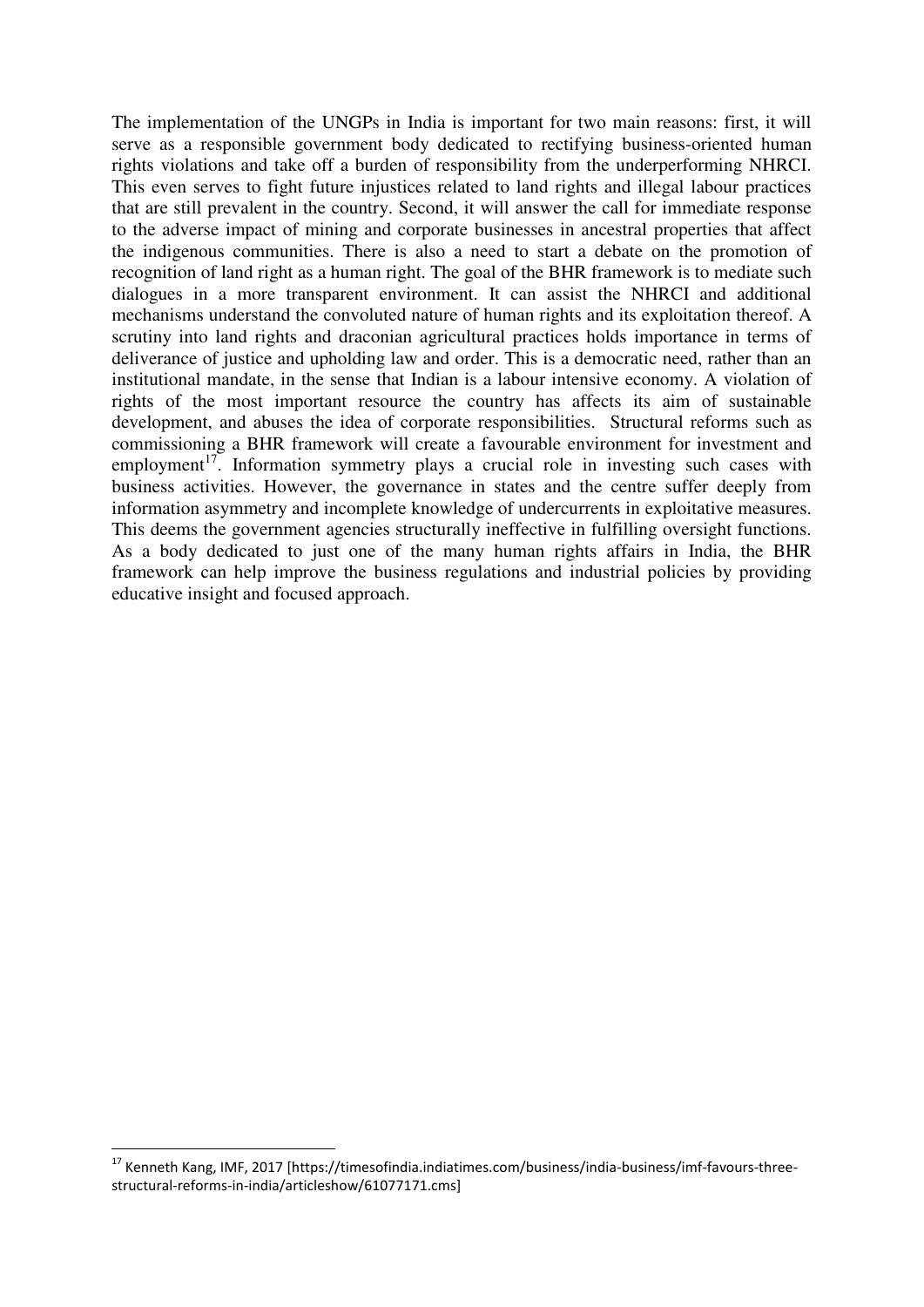# References:

- https://www.business-humanrights.org/en/un-guiding-principles/implementationtools-examples/implementation-uses-by-human-rights-issue-region-sector/by-humanrights-issue/complicity
- https://www.business-humanrights.org/en/un-guiding-principles/implementationtools-examples/implementation-by-companies/type-of-step-taken/human-rightsimpact-assessments
- file:///C:/Users/dell/Downloads/fra-2017-opinion-01-2017-business-humanrights\_en.pdf
- https://www.businessrespecthumanrights.org/
- https://www.business-humanrights.org/en/un-guiding-principles/implementationtools-examples/implementation-by-companies/type-of-step-taken/human-rights-duediligence
- https://www.nichibenren.or.jp/library/en/document/data/150107 guidance.pdf
- https://www.business-humanrights.org/en/malaysia-to-develop-natl-action-plan-onbusiness-human-rights
- https://www.business-humanrights.org/en/business-human-rights-in-malaysia-areport-from-kuala-lumpur
- https://assets.publishing.service.gov.uk/government/uploads/system/uploads/attachme nt\_data/file/236901/BHR\_Action\_Plan\_-\_final\_online\_version\_1\_.pdf
- http://www.europarl.europa.eu/RegData/etudes/STUD/2017/578031/EXPO\_STU(201 7)578031\_EN.pdf
- http://www.government.se/4a84f5/contentassets/822dc47952124734b60daf1865e393 43/action-plan-for-business-and-human-rights.pdf
- http://nap.knchr.org/Portals/0/Reports/Kenya%20NBA%20Final.pdf
- https://thewire.in/agriculture/what-is-the-future-of-agriculture-in-india
- http://agricoop.nic.in/sites/default/files/Annual\_rpt\_201617\_E.pdf
- http://www.prsindia.org/administrator/uploads/general/1517552563~~State%20of%2 0Agriculture%20in%20India.pdf
- https://www.globalresearch.ca/the-seeds-of-suicide-how-monsanto-destroysfarming/5329947
- http://www.freepressjournal.in/latest-news/monsanto-collected-rs-7000-cr-byexploiting-cotton-farmers/1043616
- https://academic.oup.com/cdj/article-abstract/53/1/136/2607776
- http://www.downtoearth.org.in/news/people-of-no-land-56671
- http://www.thehansindia.com/posts/index/Young-Hans/2017-07-26/The-challengesof-Indian-agrarian-crisis/314863
- https://www.marxists.org/archive/dutt-clemens/1927/12/x01.htm
- http://www.thehindu.com/todays-paper/tp-opinion/agrarian-crisis-nature-causes-andremedies/article3044873.ece
- https://timesofindia.indiatimes.com/city/kozhikode/agrarian-crisis-creation-ofcapitalism/articleshow/56880655.cms
- https://www.livemint.com/Politics/e1LB8ZWGpRXUDgXWptvKwJ/Can-Indiabenefit-from-a-human-rights-framework-for-business.html
- https://monthlyreview.org/2015/03/01/a-rational-agriculture-is-incompatible-withcapitalism/
- https://thediplomat.com/2017/02/indias-bitter-seeds-the-plight-of-small-farmers/